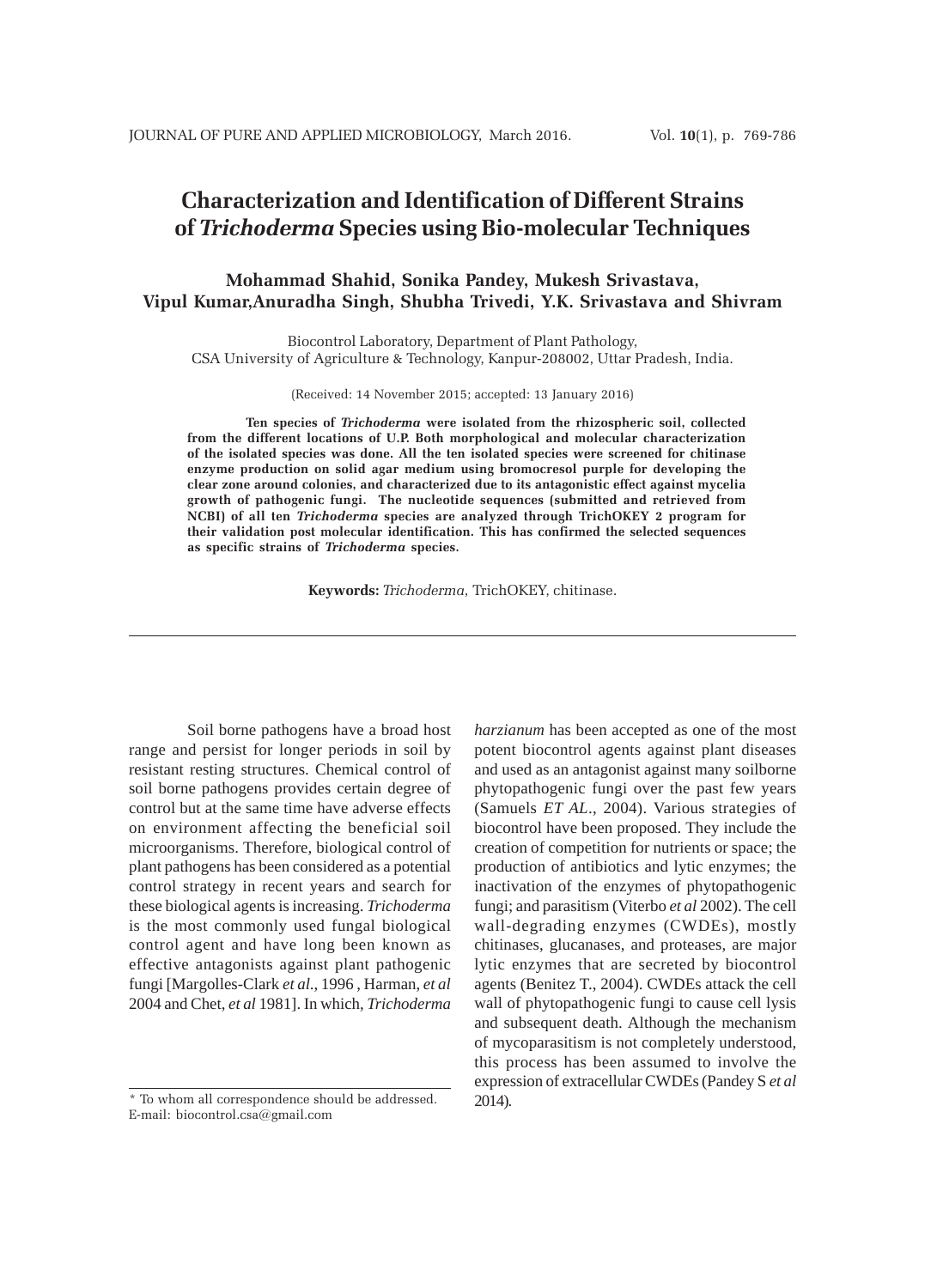The ability of *Trichoderma* to parasitize and kill other fungi has been the major driving force behind the commercial success of these fungi as biofungicides. The genome size of mycoparasites of *Trichoderma* species ranged from 36.1Mb to 40.98 Mb. The genome size of *T. asperellum* is 37.4 Mb (Druzhinina *et al*. 2011). Harman *et al*. (2004) summarized the results of many previous studies and they documented that *T. asperellum* and *T. asperelloides* are highly rhizosphere competent and are able to stimulate growth and immune defense of plants. *Trichoderma viride* as biological control agent was inoculated into the soil, to suppress the activity of the pathogenic fungi *Fusarium oxysporum* and *Rhizoctonia solani* on tomato. Hafez *et al*., 2013, examined the up and down regulated genes in both treated and nontreated plants, using differential display technique. Samuels *et al.* (2002) characterized and distinguished *Trichoderma* species by morphological characteristics and provided detailed observations on the morphological characters of defined species in *Trichoderma.* Taxonomy of *Trichoderma* is based on morphological characteristics alone for detecting *Trichoderma* has not lead to a satisfactorily taxonomy between *Trichoderma* species. In contrast, molecular techniques such as PCR and DNA sequencing are very sensitive, reliable and rapid methods for species detection. Molecular markers demonstrate the variation in DNA sequences within and between the species and provide the basis for precise identification. Polymerase chain reaction (PCR) methods have found widespread use for pathogen identification, and a number of PCR-based assays have been developed for use in the diagnosis and characterization of *Trichoderma* species (Jaklitsch 2009). rRNA is essential for the survival of all cells and the genes encoding the rRNA are highly conserved in the fungal and other kingdoms. The universal primers were used for amplification of the 18S rRNA gene fragment and strain was characterized by using 18S rRNA gene sequence. The identified strain *Trichoderma atroviride* TAU8 based on phylogenetic tree analysis together with the 18S rRNA gene sequence. The sequences of the rRNA and proteins comprising the ribosome are highly conserved throughout evolution, because they

J PURE APPL MICROBIO*,* **10**(1), MARCH 2016.

require complex inter and intra-molecular interactions to maintain the protein synthesizing machinery (Singh *et al*. 2014). There are several molecular methods to characterize fungi species and revealed the intra-generic relationships amongst species of *Trichoderma*, including ITS and 5.8S rDNA sequences and fingerprinting techniques (Kim *et al*. 2000). Sequence analysis of internal transcribed spacer (ITS) region is the most widely sequenced DNA region in fungi and it useful for molecular systematic study at species levels and even within species. In eukaryotic cells, rRNA cistrons made up of 18S, 5.8S and 28S rRNA genes are transcribed by RNA polymerase I. Then, RNA splicing of the cistrons will remove the two internal transcribed spacers flanking the 5.8S gene. The two spacers, together with the 5.8S gene, are normally referred to as the ITS region (Schoch *et al*. 2012).The rRNA genes are universally conserved, while the ITS region and intergenic spacer (IGS) are highly variable. The ITS region and IGS region are the fastest evolving regions and they may vary among species within a genus. Thus, the sequences of these regions can be used for identification of closely related species (Lieckfeldt *et al*. 2002; White *et al*. 1990). However, Consolo *et al*. (2012) showed the important of study the genetic variation within *Trichoderma* strains and their biological activities to improve the selection of potential isolates as biocontrol agents. The main aim of this study was to isolate and charactrize new bioagents from the rhizospheric soils and to assess their antagonistic activity.

#### **MATERIALS AND METHODS**

#### **Isolation of** *Trichoderma species* **from collected soil samples**

Ten *Trichoderma species* used in this study was isolated from rhizosperic soils collected from the differnt locations of U.P.and maintained on potato dextrose agar (PDA) (Himedia, USA) at 28±2°C for 5 days. Ten *Trichoderma* species were isolated from rhizosphere samples according to soil dilution plate method described by Kucuk and Kivanc (2003) with some modification. One ml of each appropriate dilution  $(10^{-3}$  to  $10^{-5})$  was pipetted in petri dishes, then the sterilized and cooled at 45°C Rose Bengal Agar medium (RBA) was poured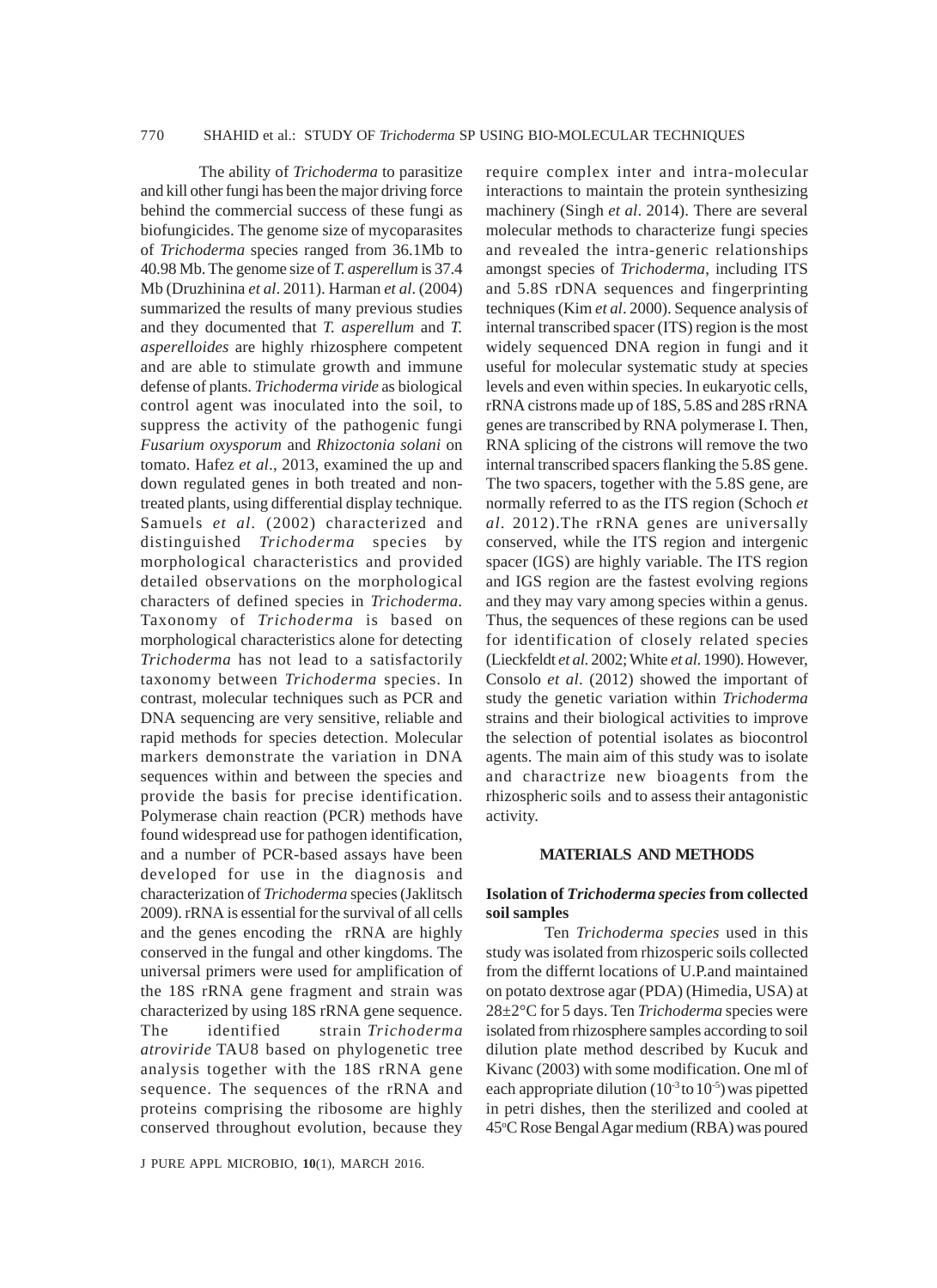and left to solidified. All plates were incubated at 28°C for 7 days. The culture plates were examined daily and individual colonies were isolated and purified, then transferred to fresh potato dextrose Agar medium (PDA). Distinct morphological characteristics were observed for identification and the plates were stored at 4°C for further experiments.

## **Morphological characterization and microscopic study of** *Trichoderma* **isolates**

Morphological characterizations including mycelial color, colony texture and shape) and microscopic observations (conidia shape, conidia color, conidiophore – branching, phialide width and phialide length were determined according to Sharma and Singh 2014, Singh A, *et al* 2014.

## **Screening of** *Trichoderma isolates* **for chitinase production**

#### **Induction of chitinase**

For chitinases activity, two different insoluble chitin sources (colloidal chitin derived from commercial chitin and Seashells) were used. *Trichoderma* isolate were screened for chitinase activity and to assess the *Trichoderma* isolates spectrophotometrically for N-acetyl-â- Dglucosamine (NAGA) (for total chitinolytic activity) and p-nitrophenol (pNP) (for exochitinase activity).

## **Agar medium for detection of chitinase-positive microorganisms**

Chitinase detection medium consisted of a basal medium comprising (per liter) 0.3g  $MgSO_4$ .7H<sub>2</sub>O, 3g (NH<sub>4</sub>)<sub>2</sub>SO<sub>4</sub>, 2g of KH<sub>2</sub>PO<sub>4</sub>, 1g of citric acid monohydrate, 15g agar, 200ìl Tween-80, 4.5g chitin source and 0.15g bromocresol purple; pH was adjusted to 4.7 and then autoclaved at 121°C for 15min. Lukewarm medium was poured in Petri plates and allowed to solidify. Fresh culture plugs of the isolate to be tested for chitinase activity were inoculated on the medium and incubated at 25±2°C and were observed for colored zone formation (Pandey S *et al* 2014).

## **Total Chitinolytic activity**

Chitinolytic activity was assayed by measuring the release of reducing saccharides from colloidal chitin. A reaction mixture containing 1ml of culture supernatant, 0.3ml of 1 M sodium acetate buffer (SA-buffer), pH 4.6 and 0.2ml of colloidal chitin was incubated at 40°C for 20h and then centrifuged at 13,000 rpm for 5 min at 6°C. After centrifugation, an aliquot of 0.75ml of the supernatant, 0.25ml of 1% solution of dinitrosalycilic acid in 0.7 M NaOH and 0.1ml of 10M NaOH were mixed in 1.5ml microcentrifuge tubes and heated at 100°C for 5min. Absorbance of the reaction mixture at  $A_{ss}$  was measured after cooling to room temperature. Calibration curve with N-acetyl-â–D-glucosamine (NAGA) was used as a standard to determine reducing saccharide concentration. Chitinolytic activity was estimated in terms of the concentration (mg/ml) of NAGA released.

#### **Exochitinase activity**

N-acetyl-â-D-glucosaminidase (exochitinase) activity was measured and monitored spectrophotometrically as the release of p-nitrophenol (pNP) from p-nitrophenyl-Nacetyl- â-D-glucosaminide (pNPg). A mixture of 25ìl of culture filtrate, 0.2ml of pNPg solution (1mg pNPg ml-1), and 1ml of 0.1 M SA-buffer (pH 4.6) was incubated at 40°C for 20h and then centrifuged at 13,000 rpm. An aliquot of 0.3ml of 0.125 M Sodium tetraborate–NaOH buffer (pH 10.7) was added to 0.6ml of supernatant, absorbance at 400nm  $(A_{400})$ was measured immediately after mixing and pNP concentration.

## *In vitro* **antagonistic effect of** *Trichoderma species* **against plant pathogen fungi**

Antagonistic potential of *Trichoderma* sp was examined by dual culture technique as described by Morton and Stroube. A 5mm disc were taken from the edge of actively growing colonies of fresh fungal cultures and placed on the surface of a fresh PDA plate 4 cm apart. The plates were incubated at  $28 \pm 2^{\circ}$ C for 7 days. Control plates were maintained without *Trichoderma*. The experiment was replicated thrice and percent growth inhibition was calculated by the following formula  $I = (C^{\prime\prime}T)/C \times 100$ ,

where C is mycelial growth in control plate, T is mycelial growth in test organisms inoculated plate and I is inhibition of mycelial growth.

The nucleotide sequences (submitted and retrieved from NCBI) of all TEN *Trichoderma* species are analyzed through *Trich***OKEY** 2 program for their validation post molecular identification. This has confirmed the selected sequences as specific strains of *Trichoderma* species. A set of 5 oligonucleotide sequences which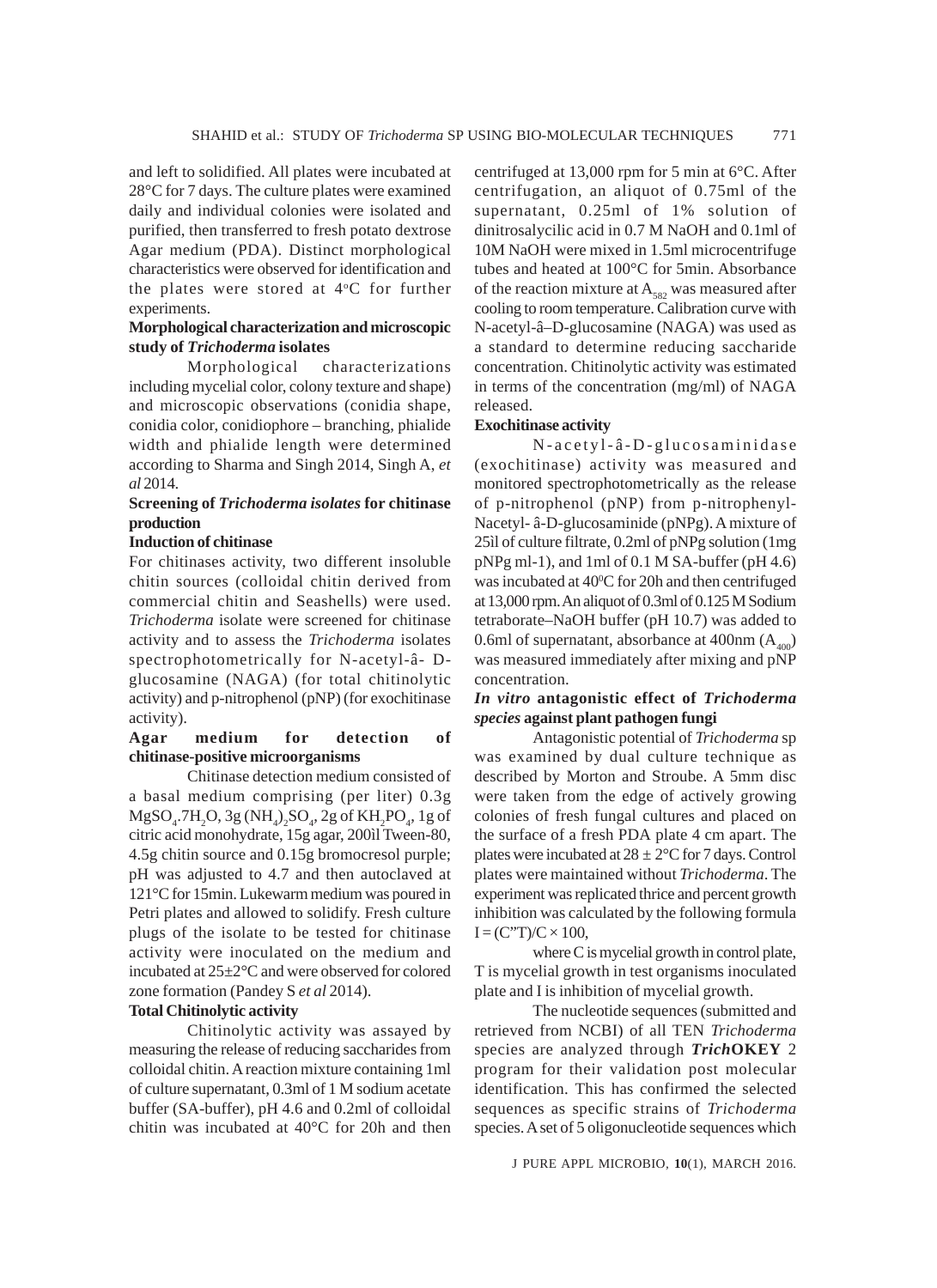are present in all known *Hypocrea/Trichoderma* ITS1 - 5.8S RNA - ITS2 sequences, is used in combinations to identify the species at generic level.

*Tricho*MARK v. 1.0 is used for the detection of multiloci phylogenetic markers. It detects the presence of Internal Transcribed Spacer (ITS) regions in the entered sequences.

#### **Genomic DNA isolation from selected** *Trichoderma species*

Pure culture of the target fungus was grown overnight in liquid Potato Dextrose Broth medium for the isolation of genomic DNA using a method described by Hiney. The total genomic DNA was extracted from isolate of *Trichoderma harzianum Th azad*/6796 based on Cetrimide Tetradecyl Trimethyl Ammonium Bromide (CTAB) mini extraction method of Crowhurst *et al* with minor modification.

#### **Molecular characterization**

The Internal Transcribed Spacer (ITS) regions of the rDNA repeat from the 32 -end of the 18S and the 52 -end of the 18S gene were amplified using the two primers, ITS-1 and ITS-4, respectively, which were synthesized on the basis of conserved regions of the eukaryotic rRNA gene . The PCR amplification reactions were performed in a 50 ml mixture containing 50 mM KCl, 20 mM Tris HCl (pH 8.4),  $2.0 \text{ mM MgCl}_2$ ,  $200 \text{ mM of each}$ of the four deoxynucleotide triphosphates (dNTPs), 0.2µmM of each primer, 40ng/ml of template and 2.5U of Taq polymerase. The cycle parameters included an initial denaturation for 5 minutes at 94°C; followed by 40 cycles of denaturation for 1 minute at 94°C; primer annealing at 55°C for 2 minutes; primer extension for 3 minutes at 72°C, and, a final extension for 10 min at 72°C. Amplified products were separated on 1.2% agarose gel in TAE buffer, pre-stained with ethidium bromide (1mg/ml) and the complete electrophoresis gel setup was carried out for 3 hours at 60 volts in TAE buffer. A marker of 1 Kb ladder (MBI, Fermentas) was used in the gel. The gel was observed in a trans-illuminator over ultraviolet light. The desired bands were cut from the gel with minimum quantity of gel portion using QIAGEN gel extraction kit for purification (Shahid M *et al* 2014).

## **Purification of PCR product**

The PCR product was purified by

J PURE APPL MICROBIO*,* **10**(1), MARCH 2016.

QIAGEN gel extraction kit using the protocol as described here. The DNA fragment was excised from the agarose gel with a clean sharp scalpel. The gel slice was then weighed in an eppendorf and 3 volumes of buffer QG was added to 1 volume of gel (100 mg  $\sim$  100 ?l). The mixture was then incubated at 50°C for 10 min. The gel was dissolved in a vortex mixer until the mixture color is uniformly yellow. Further, 1 volume of isopropanol was added to the sample and mixed. A QIAquick spin column is then placed in a 2 ml collection tube provided. The sample is applied to the QIA quick column followed by centrifugation for 1 minute so that DNA binds to the column. The supernatant is then discarded and the QIAquick column is placed back in the collection tube. A volume of 0.75 ml of PE was added to QIAquick column and centrifuged for 1 minute to wash. The supernatant is again discarded and the QIAquick column centrifuged for an additional 1 minute at 10000x g. The QIAquick column is now placed into a clean 1.5 ml eppendorf. We then added 50ml of Eluent Buffer (EB) (10 mM Tris-Cl, pH 8.5) to the center of the QIAquick membrane and centrifuged the column for 1 minute to elute the DNA.

#### **DNA sequencing of the 18S rDNA fragment**

The 18S rDNA amplified PCR product (100 ng concentration) was used for sequencing with the single 18S rDNA 20F ITS-1 forward primer: 5'- TCCTCCGCTTATTGATATGC-3' and 22R ITS-4 reverse primer: 5'-GGAAGTAAAAGTCGTA ACAAGG-3' synthesized by DNA Sequencer at Merck laboratory (Bangalore, India).

#### **Sequence analysis**

Sequence analysis of the sequenced gene was initiated with the use of a similarity searching algorithm such as BLAST (Basic Local Alignment Search Tool). The gene of interest, 18S rRNA of the test strain, was searched for similar gene sequences using nucleotide BLAST program against a non-redundant nucleotide (nr/nt) database [15]. The database sequences that were found to be ~90% similar to the test sequence were selected as the best matching homologs and were then subjected to a Multiple Sequence Alignment in the ClustalW program (Thompson JD *et al* 1994, Tamura K *et al*).

Based on the multiple sequence alignment of the selected sequence set, an evolutionary distance matrix and a phylogenetic tree were then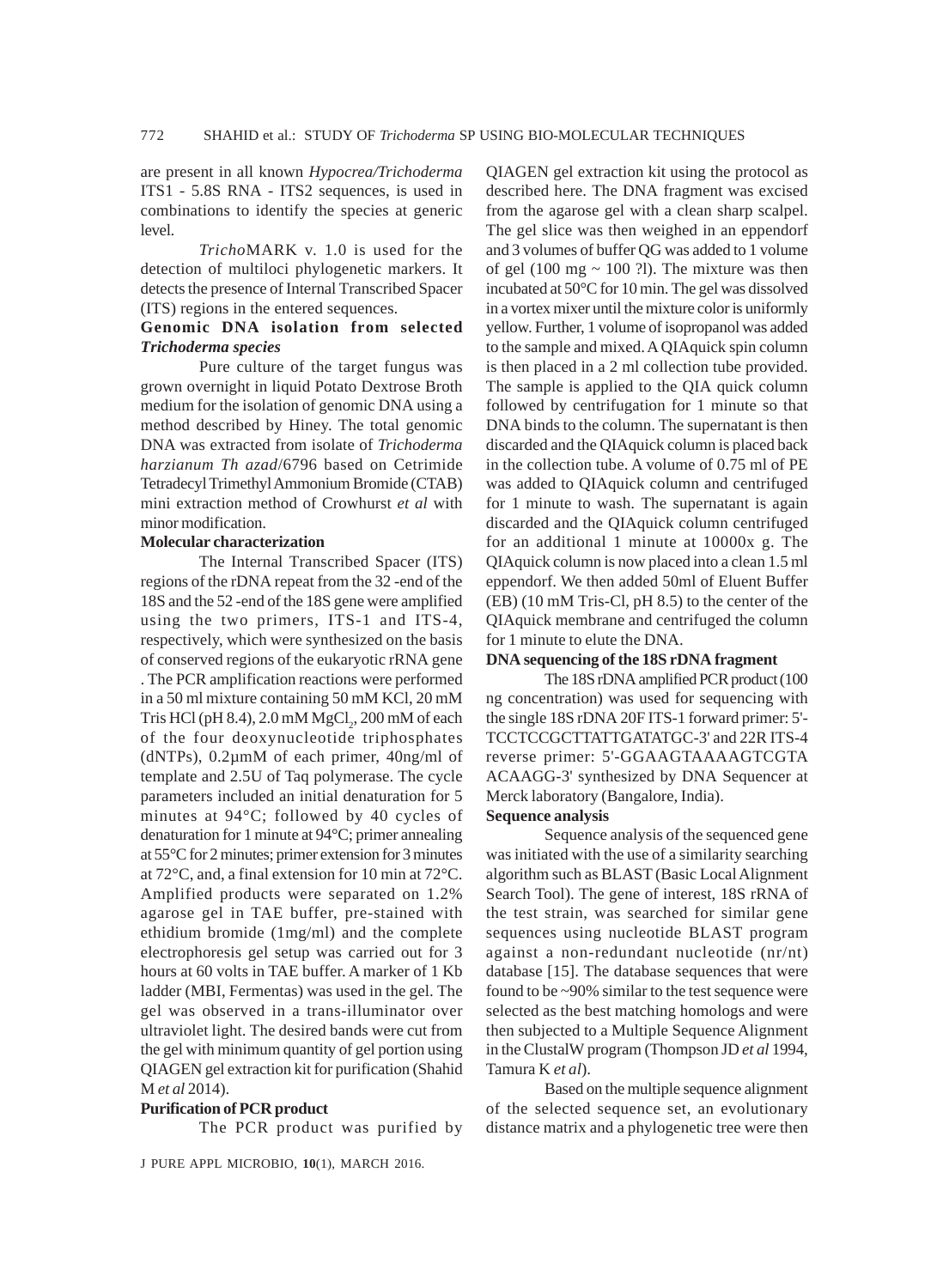computed using the Neighbor-Joining method. MEGA (Molecular Evolutionary Genetics analysis) version 4.0 was used for phylogenetic and molecular evolutionary analyses (Saitou N *et al*,1987, Tamura K *et al* 2007).

The18S rRNA gene sequence of the test strain was again compared with a different set of sequence databases such as small subunit ribosomal RNA (SSU rRNA) and large subunit ribosomal RNA (LSU rRNA) using Ribosomal RNA BLAST program (Altschul SF et 1957 and Cole JR *et al* 2009). 18S rRNA gene sequence of test strain is also compared against those sequences in Ribosomal Database Project (Kusaba M, Tsuge T 1995) by using the RDP Classifier check Program. The annotated information for the sequence in the database to which 18S rRNA aligns is used for the fungal identification.

Genomic analysis of the important genes/ nucleotides involved in biocontrol mechanism in *Trichoderma spp*. by bioinformatics tools

ISTH (International Sub-commission on *Trichoderma* and *Hypocrea* Taxonomy), a Subcommission of ICTF (International Commission on the Taxonomy of Fungi), hosts an online method for the quick molecular identification of *Hypocrea/ Trichoderma* species based on an oligonucleotide barcode: a diagnostic combination of several oligonucleotides (hallmarks) specifically allocated within the internal transcribed spacer 1 and 2 (ITS1 and 2) sequences of rDNA repeat. It helps in identifying specific strains of *Trichoderma* by comparing the sequence with the database by locating genus specific hallmarks (GSH).

The nucleotide sequences (submitted and retrieved from NCBI) of all *Trichoderma* species were analyzed through *Trich***OKEY** 2 program for their validation post molecular identification. This has confirmed the selected sequences as specific strains of *Trichoderma* species. A set of 5 oligonucleotide sequences which are present in all known *Hypocrea/Trichoderma* ITS1 - 5.8S RNA - ITS2 sequences, is used in combinations to identify the species at generic level.

*Tricho*MARK v. 1.0 is used for the detection of multiloci phylogenetic markers. It detects the presence of Internal Transcribed Spacer (ITS) regions in the entered sequences.

#### **RESULTS**

## **Isolation and morphological identification of** *Trichoderma* **isolates**

Genus and species level identification of *Trichooderma* species isolated from the rhizosphere soil of different locations of U.P.were done based on morphological and microscopic observation. The identification of *Trichoderma* isolates were confirmed both by morphological and molecular characters (ITS) and deposited in Indian Type Culture Collection (ITCC), IARI, Pusa, New Delhi. The size of conidia and some morphological characteristics of the isolated *Trichoderma* species are summarized in Table (1).

## **Screening of selected** *Trichoderma species* **for chitinase production and their activity**

Colloidal chitin media containing bromocresol purple (pH 4.7) when inoculated with chitinolytic *Trichoderma*, resulted in breakdown of chitin into N-acetyl glucosamine causing a corresponding shift in pH towards alkalinity and change in colour of pH indicator dye (BCP) from yellow to purple zone surrounding the inoculated fresh culture plugs in the region of chitin utilization. Chitinase activity exhibited by *Trichoderma* was determined by the diameter of the purple colored zone after 3-7 days of incubation in the colloidal chitin supplemented agar medium. **Chitinolytic activity**

Chitinolytic activity was assayed by measuring the release of reducing saccharides from colloidal chitin. A reaction mixture containing 1ml of culture supernatant, 0.3ml of 1 M sodium acetate buffer (SA-buffer), pH 4.6 and 0.2ml of colloidal chitin was incubated at 40°C for 20h and then centrifuged at 13,000 rpm for 5 min at 6°C. After centrifugation, an aliquot of 0.75ml of the supernatant, 0.25ml of 1% solution of dinitrosalycilic acid in 0.7 M NaOH and 0.1ml of 10M NaOH were mixed in 1.5ml microcentrifuge tubes and heated at 100°C for 5min. Absorbance of the reaction mixture at  $A_{582}$  was measured after cooling to room temperature. Calibration curve with N-acetyl-â–D-glucosamine (NAGA) was used as a standard to determine reducing saccharide concentration. Chitinolytic activity was estimated in terms of the concentration (mg/ml) of NAGA released.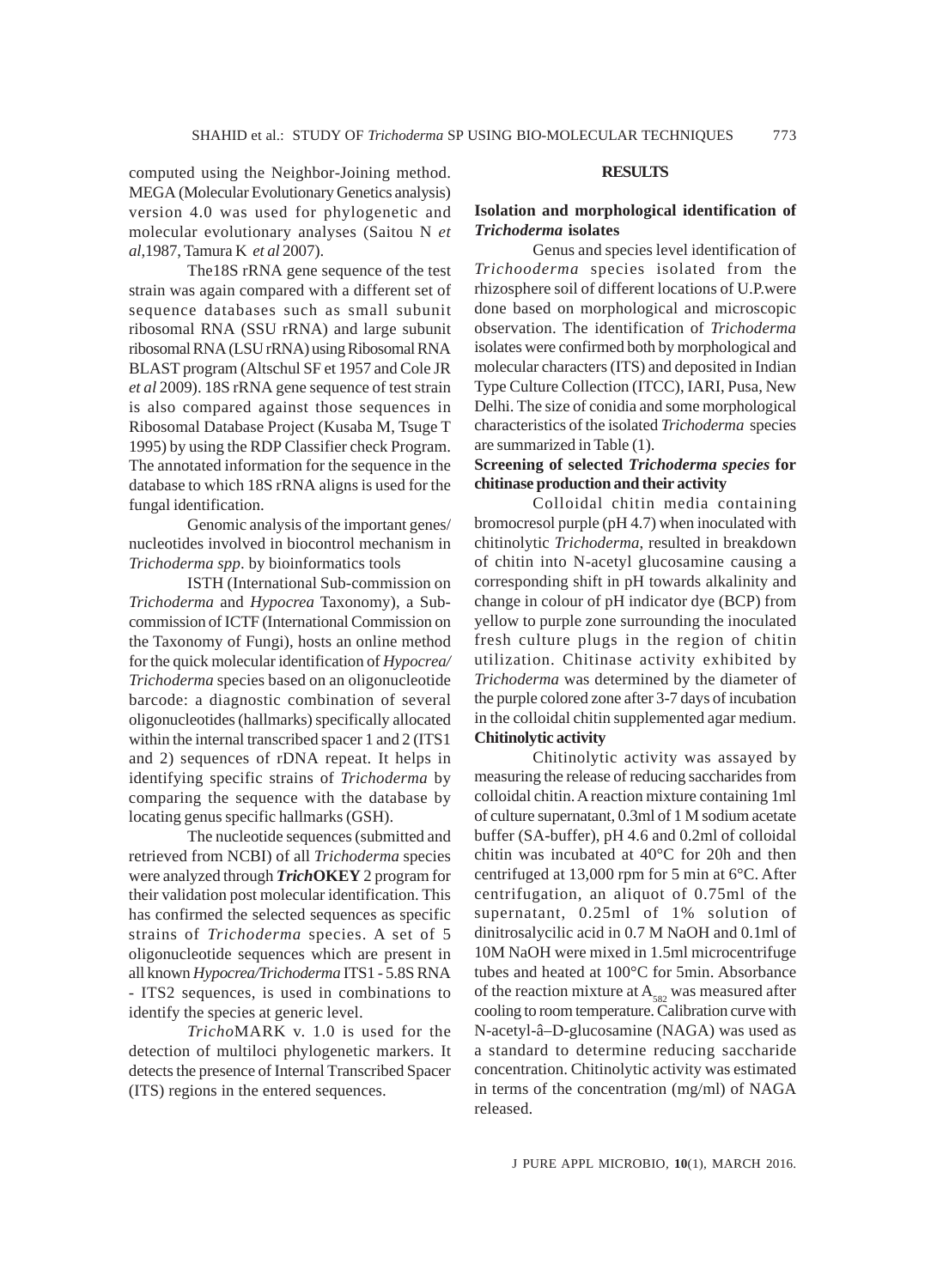|                      |                            |                                              |                                          | Table 1. Sequences of potential strains of Trichoderma deposited at NCBI |                                    |                                                               |                                                                |                                      |
|----------------------|----------------------------|----------------------------------------------|------------------------------------------|--------------------------------------------------------------------------|------------------------------------|---------------------------------------------------------------|----------------------------------------------------------------|--------------------------------------|
| ,<br>Ž               | Bioagent<br>Strain Name of | Strain<br>code                               | Source                                   | <b>GPS</b> location                                                      | Accession<br><b>TTCC</b><br>,<br>Ž | ITS marker<br>Accession<br>GenBank.<br>No with<br><b>NCBI</b> | Accession<br>Data base<br>tef marker<br>No with<br><b>EMBL</b> | Accession<br>NBAIM,<br>Mau<br>,<br>Ž |
|                      | T. aggressivum             | (CSAU)<br>I.aggg                             | Pratapgarh,<br>户                         | ELatitude: 25° 35' N<br>Longitude: 81° 59'                               | 7277                               | KT315919                                                      | LN897318                                                       | NAIMCC-F-03193                       |
|                      | T. aureoviride             | (CSAU)<br>$\Gamma$ avi                       | Hamirpur,<br>$\overline{B}$              | ELatitude: 25° 58' N<br>Longitude: 80° 12'                               | 6131                               | KT337463                                                      | LN897319                                                       | NAIMCC-F-03194                       |
| $\mathbb{F}_3$       | T.citrinoviride            | (CSAU)<br>$\Gamma$ cvi                       | New Dairy Farm,<br>CSA Kanpur            | Longitude: 81° 24' 11.414"<br>Latitude: 25° 21' 39.794"                  | 7283                               | KT315921                                                      | LN897320                                                       | NAIMCC-F-03195                       |
| $\mathbb{H}^4$       | T. erinaceum               | (CSAU)<br>T.eri                              | New Dairy Farm,<br>CSA Kanpur            | Longitude: 81° 24' 11.414"<br>Latitude: 25° 21' 39.794"                  | 7287                               | KT315922                                                      | LN897321                                                       | NAIMCC-F-03192                       |
|                      | T. koningiopsis            | (CSAU)<br>T. kop                             | Raibareilly,<br>$\triangleright$         | ELatitude: 26° 14'N<br>Longitude: 81°16'                                 | 7291                               | KT337462                                                      | LN897322                                                       | NAIMCC-F-03191                       |
| $\mathbb{H}^{\circ}$ | T. tomentosum              | (CSAU)<br>$\Gamma$ . tos                     | Farm, CSAU Kanpur<br>Legume Research     | Longitude: 81° 24' 11.414"<br>Latitude: 25° 21' 39.794"                  | 7269                               | KT315920                                                      | LN897323                                                       | NAIMCC-F-03186                       |
| $T_{7}$              | <b>T.mintisporum</b>       | (CSAU)<br>$\mathbf{T}.\mathbf{m} \mathbf{p}$ | Vegetable Farm,<br><b>CSAU Kanpur</b>    | Longitude: 81° 24' 11.414"<br>Latitude: 25° 21' 39.794"                  | 7280                               | KT626565                                                      | LN897312                                                       | NAIMCC-F-03187                       |
| $\overline{18}$      | T. pubscenes               | (CSAU)<br>T. sce                             | Farm, CSAU Kanpur<br>Student Instruction | Longitude: 81° 24' 11.414"<br>Latitude: 25° 21' 39.794"                  | 7268                               | KT337461                                                      | LN897315                                                       | NAIMCC-F-03188                       |
| $\mathbb{H}^{\circ}$ | T. saturnisporum           | (CSAU)<br>T. ssp                             | Allahabad,                               | ELatitude: 25° 25' N<br>Longitude: 81° 54'                               | 7274                               | KT626566                                                      | LN897313                                                       | NAIMCC-F-03189                       |
| $T_{10}$             | T. spirale                 | (CSAU)<br>T. sp.                             | Nawabganj Farm,<br>CSAU Kanpur           | Longitude: 81° 24' 11.414"<br>Latitude: 25° 21' 39.794"                  | 7276                               | KT626567                                                      | LN897314                                                       | NAIMCC-F-03190                       |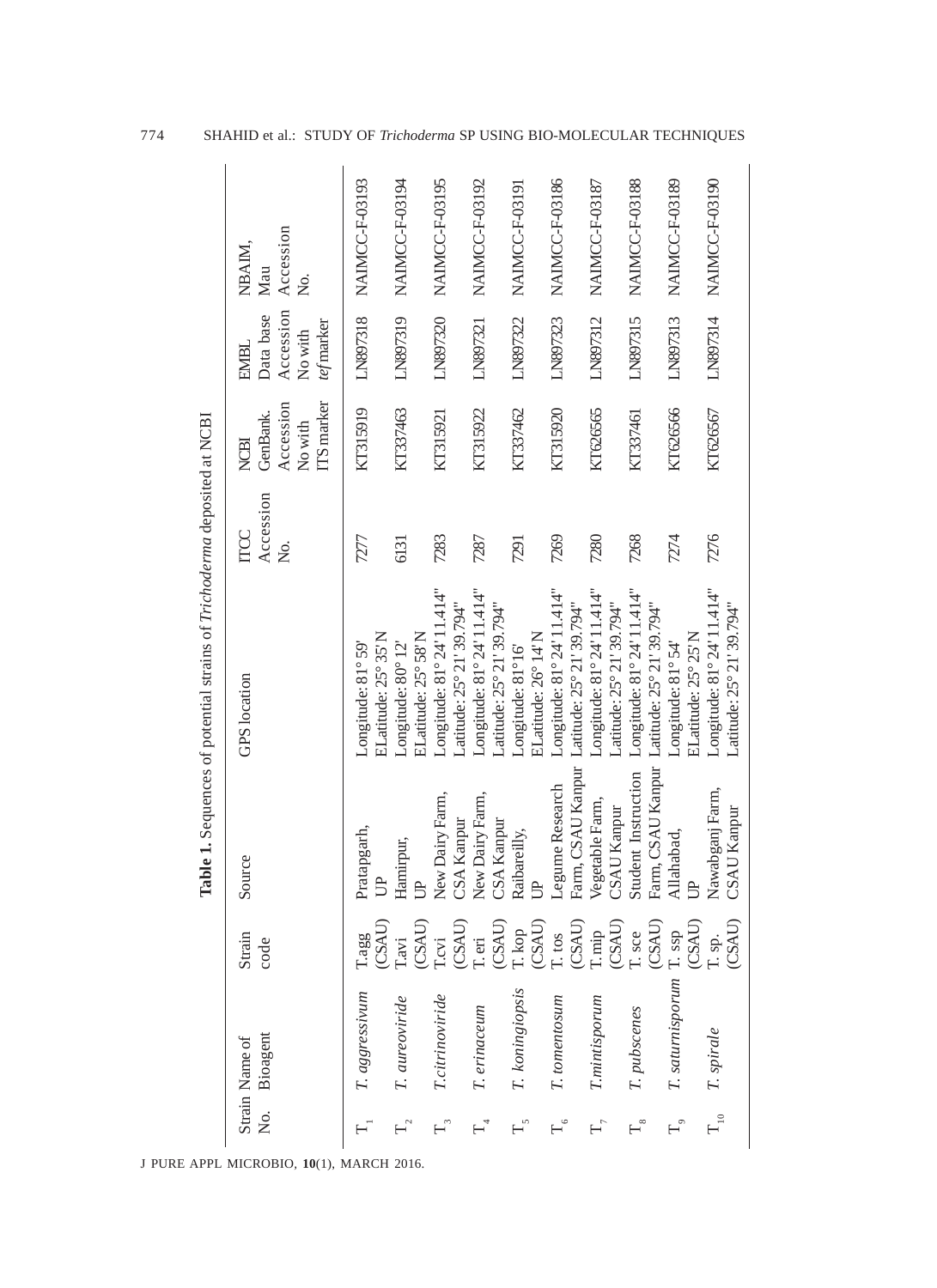|                                                        |                                              |                                             | 2. Morphological descriptors used in characterization of isolates of Trichoderma sp. |                |                                                     |                                     |                                |                             |                  |                        |                       |
|--------------------------------------------------------|----------------------------------------------|---------------------------------------------|--------------------------------------------------------------------------------------|----------------|-----------------------------------------------------|-------------------------------------|--------------------------------|-----------------------------|------------------|------------------------|-----------------------|
| Name of<br>Strains                                     | $\text{cm/day)}$<br>Growth<br>Colony<br>rate | Colony<br>colour                            | Reverse<br>colour                                                                    | Colony<br>edge | Mycelial<br>form                                    | Mycelial<br>colour                  | Conidi-<br>ation               | Conidiophore<br>branching   | Conidial<br>wall | Conidial<br>colour     | Chlamydo-<br>spores   |
| T. aggressivum                                         | $7 - 8$                                      | lettuse<br>green<br>Light                   | Light                                                                                | Smooth         | arachnoid<br>Irregular,                             | Watery<br>white                     | irregular                      | branched<br>regular         | Smooth           | green<br>Dark          | $\overline{a}$        |
| T. aureoviride                                         | $6 - 7$                                      | Watery<br>white                             | Colourless                                                                           | Smooth         | to arachnoid<br>Floccose                            | Watery<br>white                     | irregular                      | branched<br>Highly          | Smooth           | Dark<br>green          | present               |
| T.citrinoviride                                        | $8 - 9$                                      | parrot<br>green                             | vellow<br><b>Bright</b>                                                              | Smooth         | o arachnoid<br>Floccose                             | Watery<br>white                     | Concentric,<br>regular         | Arise single,<br>slendrical | Smooth           | green                  | Abundently<br>present |
| T. erinaceum                                           | $6 - 7$                                      | yellow with<br>Mustard<br>granules<br>green | Uncoloured                                                                           | Smooth         | arachnoid<br>Floccose<br>$\overline{c}$             | Watery<br>white                     | ring like<br>Regular<br>zones  | branched<br>Highly          | Smooth           | grey                   | present               |
| T. koningiopsis                                        | $7 - 8$                                      | Milky<br>white                              | Naples<br>yellow                                                                     | Smooth         | bundant,<br>effusion<br>Tuft.a                      | cottony<br>white                    | Concentric<br>regular          | branched<br>Highly          | Smooth           | Light<br>gray          | present               |
| T. tomentosum                                          | $7 - 8$                                      | cossack<br>green                            | yellow<br>Light                                                                      | Smooth         | corn like<br>Sweet<br>$\mathop{\rm smell}\nolimits$ | Luxuriant,<br>compact,<br>irregular | Irregular                      | branched<br>Highly          | Smooth           | gray                   | $\overline{a}$        |
| <b>T.minitisporum</b>                                  | $7 - 8$                                      | citron<br>green                             | antimony<br>Dark                                                                     | Smooth         | Compact,<br>whorls,                                 | Watery<br>white                     | Ring<br>like                   | Short,<br>highly            | Smooth           | Light<br>green         | present<br>Rarely     |
| T. pubscenes                                           | $5 - 6$                                      | Cottony<br>white                            | Uncoloured<br>yellow                                                                 | Smooth         | Luxuriant<br>arachnoid<br>crowded                   | Watery<br>white                     | Concentric<br>regular<br>zones | branched<br>Highly          | Smooth           | <b>Bright</b><br>green | present               |
| T. saturnisporum 5-6                                   |                                              | lettuce<br>green                            | green<br>$\mathbb{I}$                                                                | Smooth         | Irregular,<br>effussion<br>crysty,                  | white                               | Irregular                      | branching<br>regular        | Smooth           | green<br>light         | Abundently<br>present |
| T. spirale<br>J PURE APPL MICROBIO, 10(1), MARCH 2016. | $7 - 8$                                      | yellow<br>Deep<br>green<br>$\overline{d}$   | fluorite<br>green<br>Pale                                                            | Smooth         | arachnoid<br>Floccose<br>$\overline{c}$             | Cottony<br>white                    | Ring like                      | branched<br>Highly          | Smooth           | Light<br>green         | present               |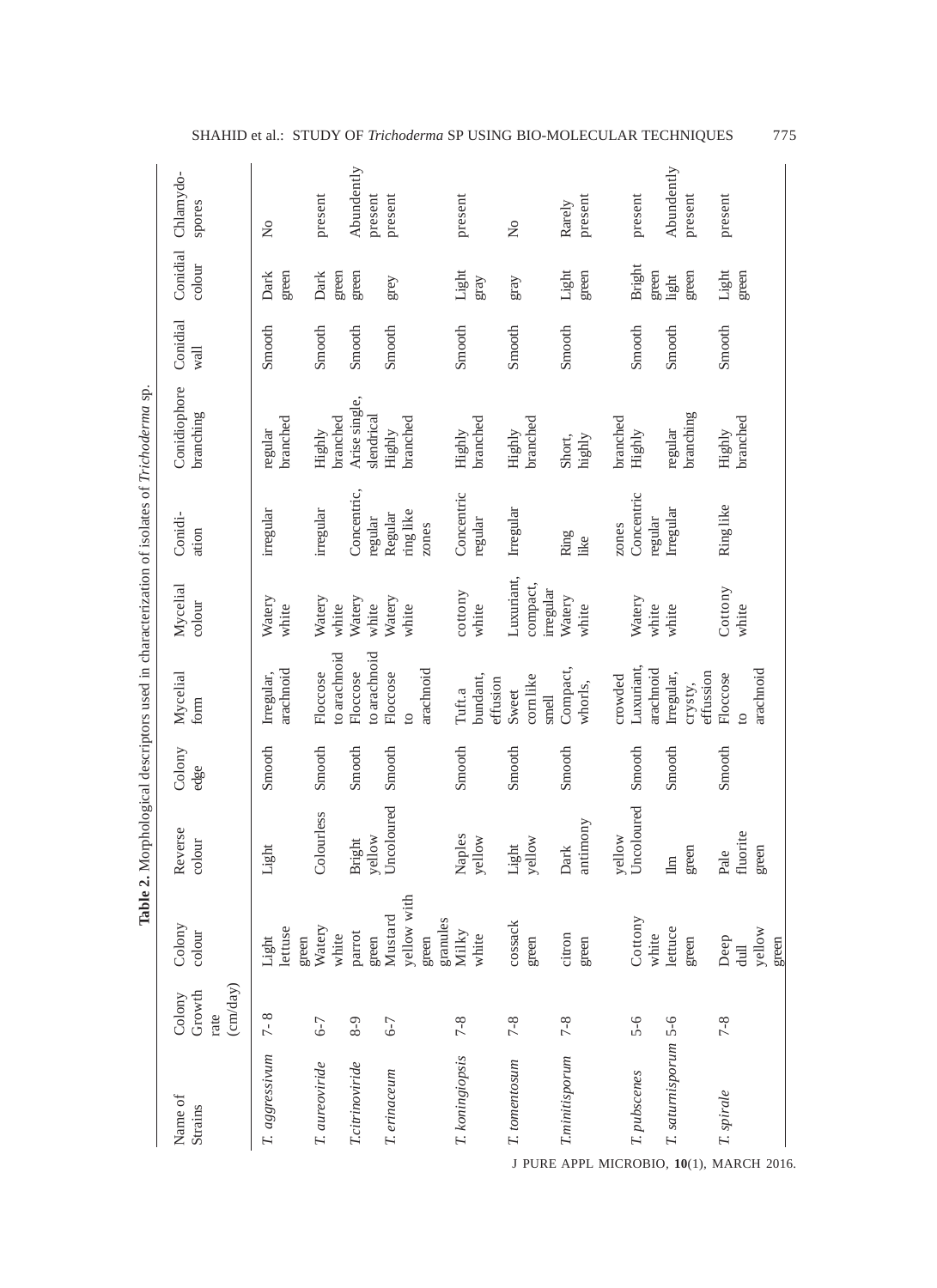| Trichoderma      |                                            |                                     | Overall appearance            |                |                                     | Mycelium                            |                       |
|------------------|--------------------------------------------|-------------------------------------|-------------------------------|----------------|-------------------------------------|-------------------------------------|-----------------------|
| Isolates         | Colony<br>growth<br>$\binom{cm}{}$<br>rate | Colony<br>colour                    | Reverse colony<br>colour      | Colony<br>edge | Culture<br>smell                    | Mycelial<br>form                    | Mycelial<br>colour    |
| T. aggressivum   | $7 - 8$                                    | lettuse<br>green<br>Light           | Light                         | Smooth         | No characteristic<br>odour          | arachnoid<br>Irregular              | Watery white          |
| T. aureoviride   | $6-7$ cm                                   | Watery<br>white                     | colourless                    | Smooth         | Coconut like<br>smell               | Floccose to<br>arachnoid            | Watery white          |
| T. citrinoviride | $8 - 9$                                    | parrot                              | Bright yellow<br>Watery white | Smooth         | No characteristic                   |                                     | Floccose to arachnoid |
| T. erinaceum     | $6 - 7$                                    | yellow with<br>Mustard<br>green     | Uncoloured                    | Smooth         | No characteristic<br>odour<br>odour | Floccose to<br>arachnoid            | Watery white          |
| T. koningiopsis  | $7-8$ cm                                   | granules<br>Milky<br>white<br>green | Naples yellow                 | Smooth         | No smell                            | Tuft.abundant,<br>effusion          | cottony white         |
| T. minutisporum: | $7-8$ cm                                   | citron                              | Dark antimony<br>Watery white | Smooth         | No characteristic                   | Compact,                            |                       |
| T. pubscenes     | $5 - 6$                                    | Cottony<br>green                    | Uncoloured<br>yellow          | Smooth         | No characteristic<br>odour          | whorls, crowded<br>Luxuriant,       | Watery white          |
|                  |                                            | white                               |                               |                | odour                               | arachnoid                           |                       |
| T.saturnisporum  | $5-6$ cm                                   | lettuce<br>green                    | Ilm green                     | Smooth         | No characteristic<br>odour          | effussion<br>Irregular,<br>crysty,  | white                 |
| T. spirale       | $7 - 8$                                    | Deep dull<br>yellow<br>green        | Pale fluorite green           | Smooth         | No characteristic<br>odour          | to arachnoid<br>Floccose            | Cottony white         |
| T. tomentosum    | $7-8$ cm                                   | cossack<br>green                    | Light yellow                  | Smooth         | Sweet corn<br>like smell            | Luxuriant,<br>compact,<br>irregular | durty white           |

776 SHAHID et al.: STUDY OF *Trichoderma* SP USING BIO-MOLECULAR TECHNIQUES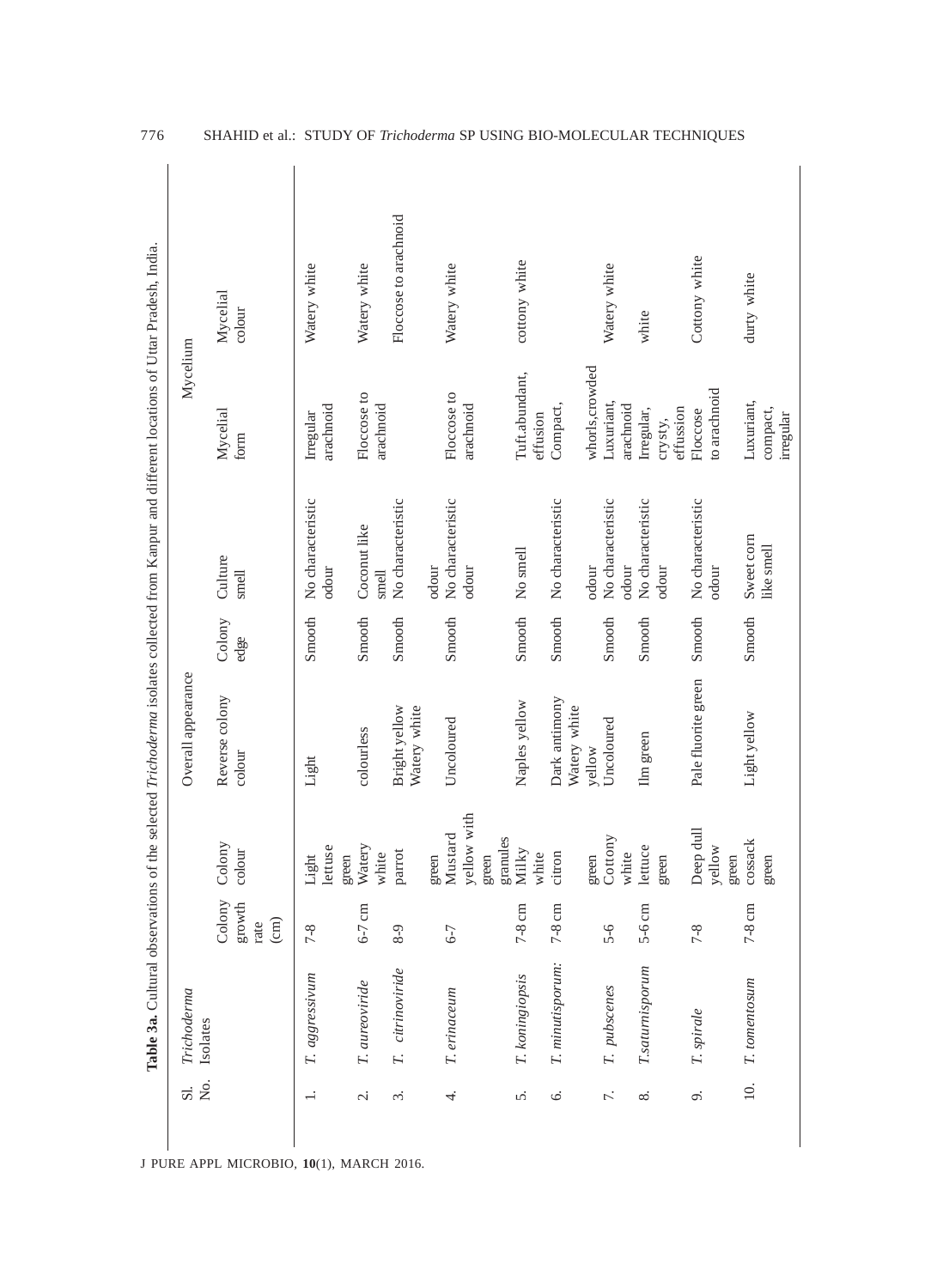

**Table 3b.** Morphological observations of the selected *Trichoderma* isolates collected from Kanpur and different locations of Uttar Pradesh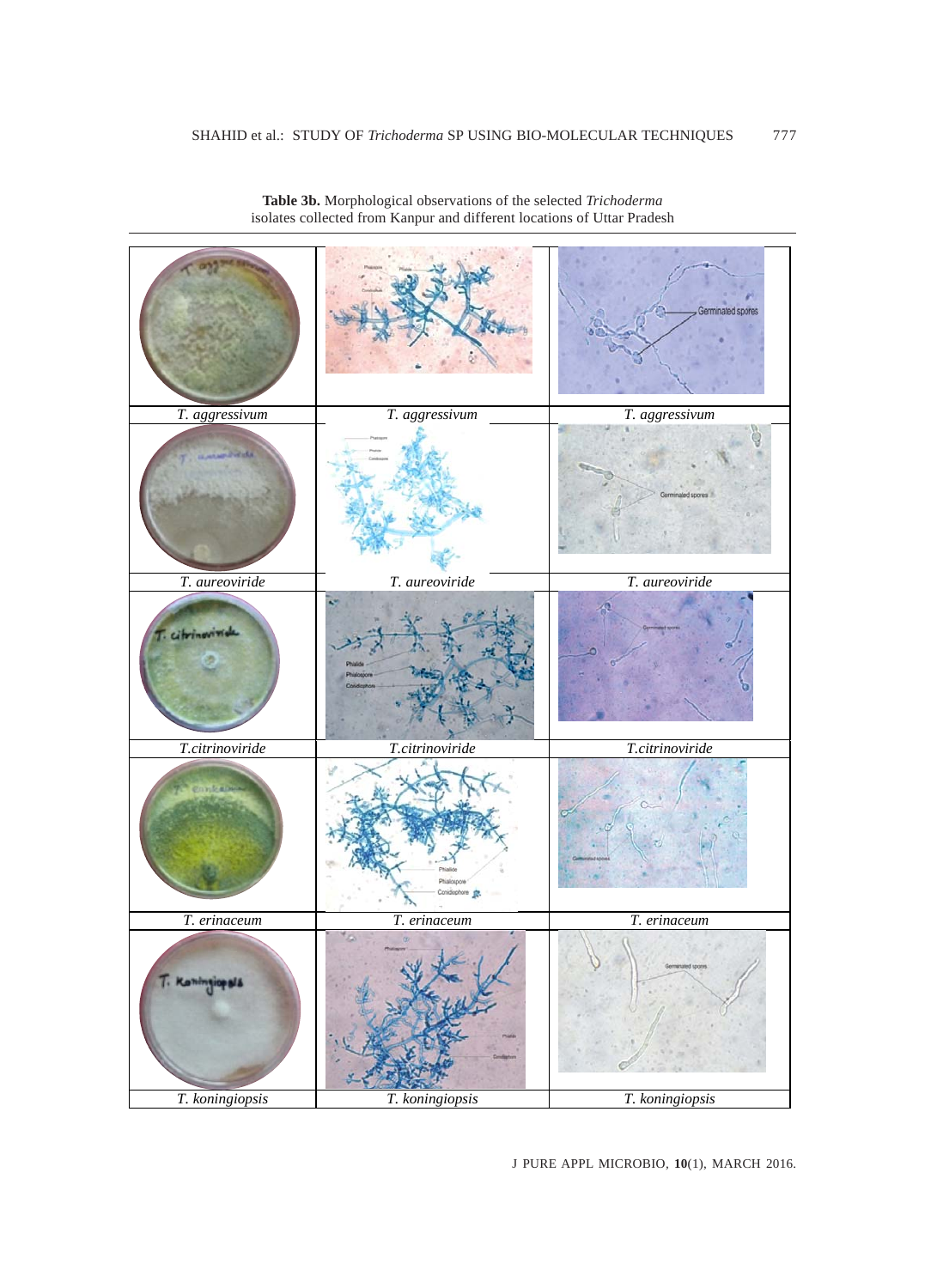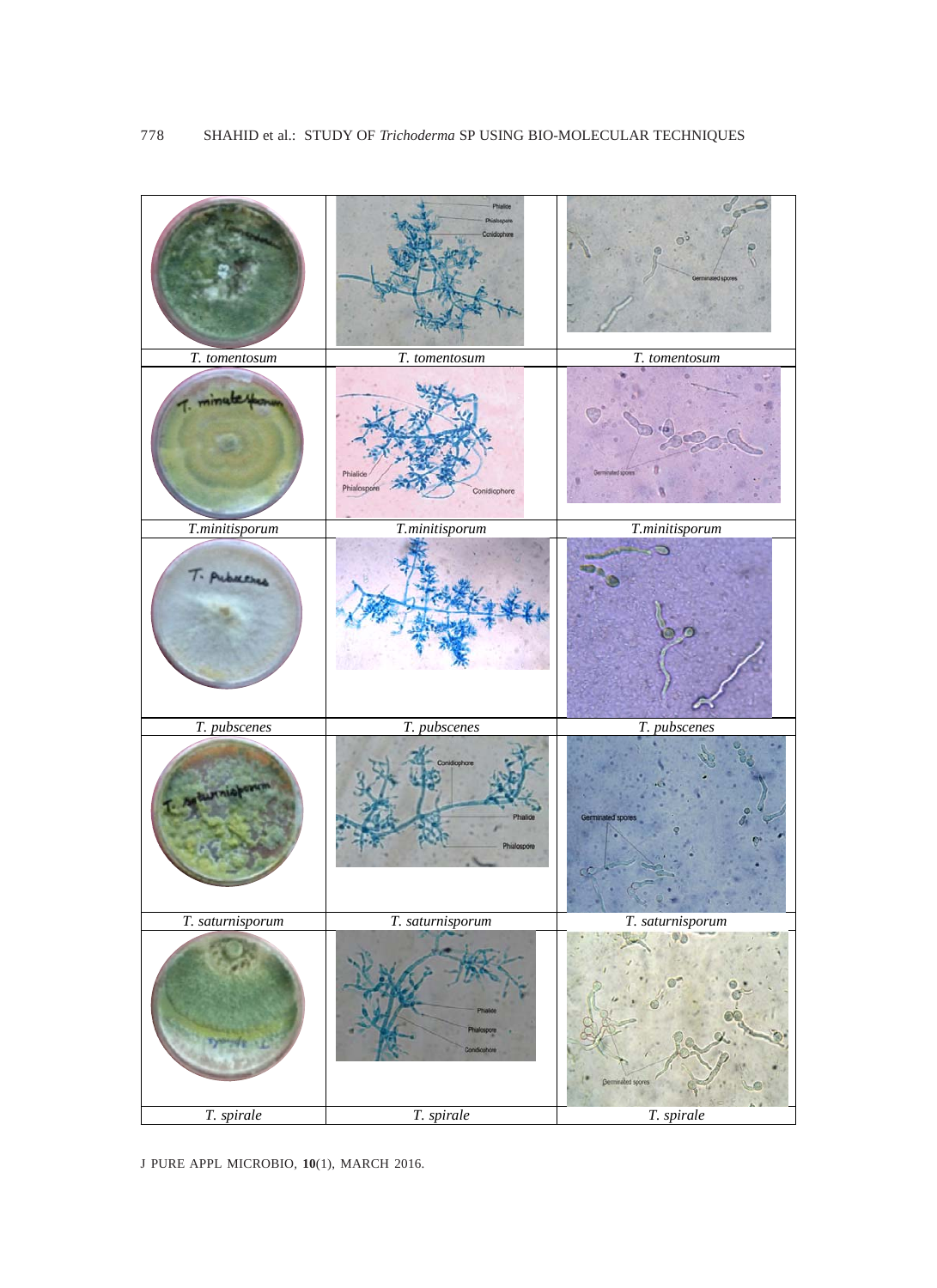

**Fig.** Chitinase activity observed on Chitinase Detection Media supplemented with colloidal chitin

| <b>Isolates</b>        | Strain code              | Chitinolytic activity mg/ml |          | Exochitinase Activity(U/ml $\times$ 10 <sup>-3</sup> |          |
|------------------------|--------------------------|-----------------------------|----------|------------------------------------------------------|----------|
|                        |                          | Colloidal                   | Seashell | Colloidal                                            | Seashell |
| <i>T.aggressivum</i>   | T <sub>.agg</sub> (CSAU) | 7.76                        | 6.6      | 0.0167                                               | 0.00709  |
| <i>T aureoviride</i>   | T.avi(CSAU)              | 6.06                        | 5.32     | 0.0145                                               | 0.00605  |
| <i>T.citrinoviride</i> | T.cvi (CSAU)             | 5.9                         | 4.07     | 0.0120                                               | 0.00607  |
| <i>T.erinaceum</i>     | T. eri(CSAU)             | 5.4                         | 4.12     | 0.0132                                               | 0.00508  |
| <i>T.koningiopsis</i>  | T. kop(CSAU)             | 6.1                         | 5.08     | 0.0142                                               | 0.00603  |
| <i>T.tomentosum</i>    | T. tos(CSAU)             | 6.38                        | 4.34     | 0.0153                                               | 0.00703  |
| <i>T.ministisporum</i> | T. mip(CSAU)             | 5.89                        | 3.6      | 0.0132                                               | 0.00408  |
| <i>T.pubscens</i>      | T. sce (CSAU)            | 4.76                        | 3.2      | 0.0090                                               | 0.00504  |
| T.saturnisporum        | T. ssp (CSAU)            | 5.27                        | 4.0      | 0.0130                                               | 0.00607  |
| <i>T.spirale</i>       | T. sp. (CSAU)            | 6.09                        | 6.04     | 0.0165                                               | 0.00701  |

**Table 5.** Spectrophotometric determination of chitinolytic and exochitinase activity of *Trichoderma* isolates in media supplemented with colloidal chitin

## **Exochitinase activity**

N-acetyl-â-D-glucosaminidase (exochitinase) activity was measured and monitored spectrophotometrically as the release of p-nitrophenol (pNP) from p-nitrophenyl-Nacetyl- â-D-glucosaminide (pNPg). A mixture of 25ìl of culture filtrate, 0.2ml of pNPg solution (1mg pNPg ml-1), and 1ml of 0.1 M SA-buffer (pH 4.6) was incubated at 40°C for 20h and then centrifuged at 13,000 rpm. An aliquot of 0.3ml of 0.125 M Sodium tetraborate–NaOH buffer (pH 10.7) was added to 0.6ml of supernatant, absorbance at 400nm  $(A_{400})$ was measured immediately after mixing and pNP concentration.

The results of this analysis clearly shows that all the tested species shows chitinolytic activity.The highest chitinolytic activity was achieved by *T.aggressivum*. Chitinolytic enzymes play a very important role in mycoparasitic activity as the cell wall of most the phytopathogens is made up of chitin*.*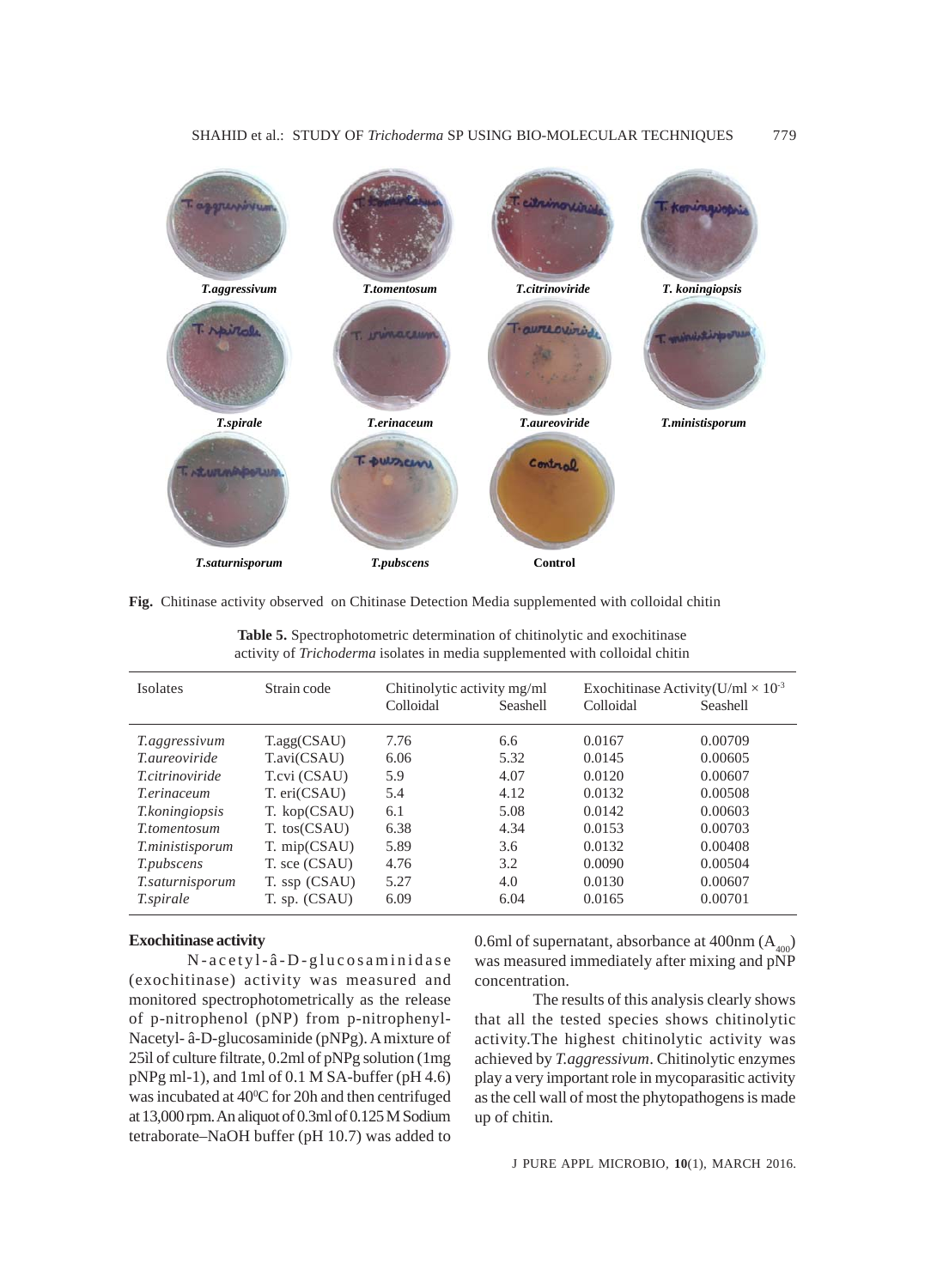| S1  | Name of<br>No. bioagent  | Strain<br>code   | Source                                    | ID No. | growth<br>in (mm)<br>Fusarium oxysporum | growth<br>(mm) | Average % inhibition Average % inhibition<br>growth<br>in $(mm)$<br>Sclerotium rolfsii | growth<br>(mm) |
|-----|--------------------------|------------------|-------------------------------------------|--------|-----------------------------------------|----------------|----------------------------------------------------------------------------------------|----------------|
| 1.  | T. aggressivum           | T.agg<br>(CSAU)  | Pratapgarh, UP                            | 7277   | 15.0                                    | 50.0           | 33.3                                                                                   | 63.0           |
| 2.  | T. aureoviride           | T.avi<br>(CSAU)  | Hamirpur, UP                              | 6131   | 14.5                                    | 51.6           | 36.6                                                                                   | 59.3           |
| 3.  | <i>T. citrienoviride</i> | T.cvi<br>(CSAU)  | New Dairy Farm,<br>CSAUA&T, Kanpur        | 7283   | 18.0                                    | 40.0           | 35.5                                                                                   | 60.5           |
| 4.  | T. erinaceum             | T. eri<br>(CSAU) | New Dairy Farm,<br>CSAUA&T, Kanpur        | 7287   | 14.2                                    | 52.6           | 38.3                                                                                   | 57.4           |
| 5.  | T. koningiopsis          | T. kop<br>(CSAU) | Raibareilly, UP                           | 7291   | 13.5                                    | 55.0           | 32.5                                                                                   | 60.8           |
| 6.  | T. tomentosum            | T. tos<br>(CSAU) | Legume Research<br>Farm, CSAU, Kanpur     | 7269   | 20.5                                    | 31.6           | 45.0                                                                                   | 50.0           |
| 7.  | T. minutisporum          | T. mip<br>(CSAU) | Vegetable Farm,<br>CSAUA&T, Kanpur        | 7280   | 23.0                                    | 23.3           | 50.8                                                                                   | 43.5           |
| 8.  | T. pubscenes             | T. sce<br>(CSAU) | Student Instruction<br>Farm, CSAU, Kanpur | 7268   | 22.5                                    | 25.0           | 39.1                                                                                   | 46.5           |
| 9.  | T. saturnisporum T. ssp  | (CSAU)           | Allahabad, UP                             | 7274   | 17.0                                    | 43.3           | 47.5                                                                                   | 47.8           |
| 10. | <i>T. spirale</i>        | T. sp.<br>(CSAU) | Nawabganj Farm,<br>SAUA&T, Kanpur         | 7276   | 18.5                                    | 38.3           | 32.5                                                                                   | 63.8           |

**Table 6.** *In vitro* antagonistic efficacy of *Trichoderma* isolates

*In vitro* antagonistic efficacy of *Trichoderma* isolates against plant pathogenic fungi

The inhibitions of mycelial growth of pathogenic fungi were showed in Table (6). In all the dual culture plates tested, the contact zone was a curve, with concavity oriented towards the pathogenic fungi. In the negative control plates, only pathogenic fungi were inoculated.

The results were represented in table (6) showed that, all selected *T. species* exhibited inhibition on the mycelial growth of *F. oxysporum* and *Sclerotium rolfsii*. The highest inhibition percentage against *F. oxysporum* was recorded for *T. koningiopsis* (55.0%) , followed by *T. erincaceum T. aureoviride* and *T. aggressivum* respectively, while, the highest inhibition percentage against *Sclerotium rolfsii* was recorded for *T. spirale* and *T. aggressivum* (63.8) followed by *T. koningiopsis* and *T. citrienoviride* respectively.

## **PCR amplification of ITS region of rDNA of** *Trichoderma* **species**

J PURE APPL MICROBIO*,* **10**(1), MARCH 2016. Genomic DNA of the ten selected *Trichoderma species* was analysed by PCR

amplification of rDNA gene including 5.8S gene and the flanking intergeneic transcribed spacer ITS region of rDNA. Amplification of the ITS with primers ITS1 and ITS4 yielded a single product estimated by gel electrophoresis of approximately 600 bp was obtained from all the PCR amplification for biocontrol isolates of *Trichoderma.*

#### **Sequencing of ITS region of** *Trichoderma* **species**

The sequence of the ten selected *Trichoderma species* was done to confirm species identified previously according their morphological and microscopic observation. PCR products amplified from the four *Trichoderma asperellum* isolates were sequenced. They could be aligned and a consensus sequence was generated from each alignment made. Then, BLAST was used to determine the species identity of *Trichoderma* isolates. The sequences of ITS region of the ten *Trichoderma species* were submitted to GenBank under the following accession numbers are awaiting respectively.

### **Phylogenetic analysis**

The Phylogenetic tree obtained by sequence analysis of ITS1 and ITS4 of *T. species* isolates and the sequences of 31 *Trichoderma* spp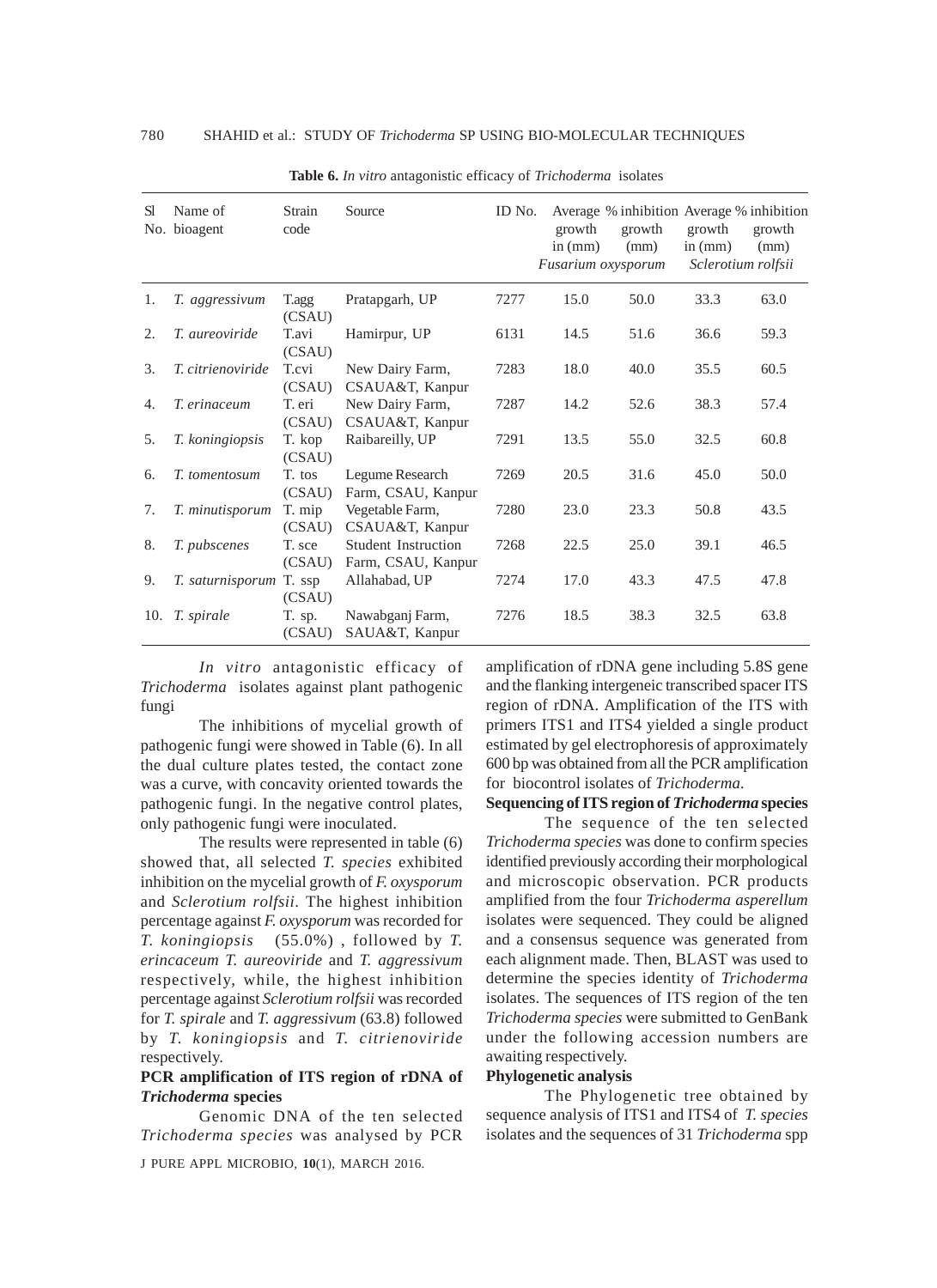| Input (Nucleotide<br>Sequence)                | <b>TrichOKEY Results</b>                                                                                                                                                                                                                                      |                                                                                                                                            | TrichoMARK Results                                                                                        |
|-----------------------------------------------|---------------------------------------------------------------------------------------------------------------------------------------------------------------------------------------------------------------------------------------------------------------|--------------------------------------------------------------------------------------------------------------------------------------------|-----------------------------------------------------------------------------------------------------------|
| Trichoderma<br>harzianum strain 6796          | First anchor (GSH) was<br>found in position 95<br>Second anchor (GSH) was<br>found in position 116<br>Third anchor was not found<br>Fourth anchor was not found                                                                                               |                                                                                                                                            | The query sequence is diagnos<br>ed as ITS1 and 2 region of Hy<br>pocrea/Trichoderma.                     |
| Hypocrea rufa isolate<br>01PP8315/11          | Fifth anchor was not found<br>First anchor was not found<br>Second anchor (GSH) was found i<br>n position 2<br>Third anchor was not found<br>Fourth anchor was not found<br>Fifth anchor was not found                                                        | Barcode identification of<br>the<br>query sequence is not<br>possible because only one genu<br>s specific hallmark (Anchor 2)<br>is found. |                                                                                                           |
| Trichoderma<br>asperellum strain 8940         | First anchor (GSH) was found in<br>position 96<br>Second anchor (GSH) was found<br>in position 117<br>Third anchor (GSH) was found in<br>position 262<br>Fourth anchor (GSH) was found i<br>n position 420<br>Fifth anchor (GSH) was found in<br>position 519 | <b>Genus Identification:</b> Hypocr<br>ea/Trichoderma, Hypocreaceae<br>, Hypocreales, Ascomycota                                           | region 1 (8nt) was detected;<br>region 2 (139nt) was detected<br>region $3(213nt)$ was<br>detected        |
| Hypocrea koningii<br>strain 5201              | First anchor was not found<br>Second anchor (GSH) was found<br>in position 50<br>Third anchor was not found<br>Fourth anchor was not found<br>Fifth anchor was not found                                                                                      | Barcode identification of<br>the query sequence is not possi<br>ble because only one genus spe<br>cific hallmark (Anchor 2) is fo<br>und.  |                                                                                                           |
| Trichoderma<br><i>atroviride</i> strain TAU8  | First anchor (GSH) was found in<br>position 93<br>Second anchor (GSH) was<br>found in position 115<br>Third anchor (GSH) was found in<br>position 277<br>Fourth anchor (GSH) was<br>found in position 435<br>Fifth anchor (GSH) was found in<br>position 536  | <b>Genus Identification:</b><br>Hypocrea/Trichoderma,<br>Hypocreaceae,<br>Hypocreales, Ascomycota                                          | region 1 (9nt) was<br>detected;<br>region 2 (156nt) was<br>detected;<br>region 3 (184nt) was<br>detected  |
| Trichoderma<br>longibrachiatum strain<br>21PP | First anchor (GSH) was<br>found in position 90<br>Second anchor (GSH) was found i<br>n position 114<br>Third anchor (GSH) was<br>found in position 296<br>Fourth anchor (GSH) was<br>found in position 454<br>Fifth anchor (GSH) was<br>found in position 548 | <b>Genus Identification: Hypocr</b><br>ea/Trichoderma, Hypocreaceae,<br>Hypocreales, Ascomycota                                            | region 1 (11nt) was detected;<br>region 2 (176nt) was detected;<br>region 3 (201nt) was detected          |
| Trichoderma virens<br>strain 4177             | First anchor (GSH) was<br>found in position 87<br>Second anchor (GSH) was found i<br>n position 109<br>Third anchor (GSH) was<br>found in position 270<br>Fourth anchor (GSH) was<br>found in position 428<br>Fifth anchor (GSH) was<br>found in position 529 | <b>Genus Identification:</b><br>Hypocrea/Trichoderma, Hypoc<br>reaceae,<br>Hypocreales,<br>Ascomycota                                      | region 1 (9nt) was<br>detected;<br>region 2 (155nt) was<br>detected;<br>region $3(199nt)$ was<br>detected |

**Table 7.** Describing the ISTH *Trich*OKEY and *Tricho*MARK results for all seven *Trichoderma* species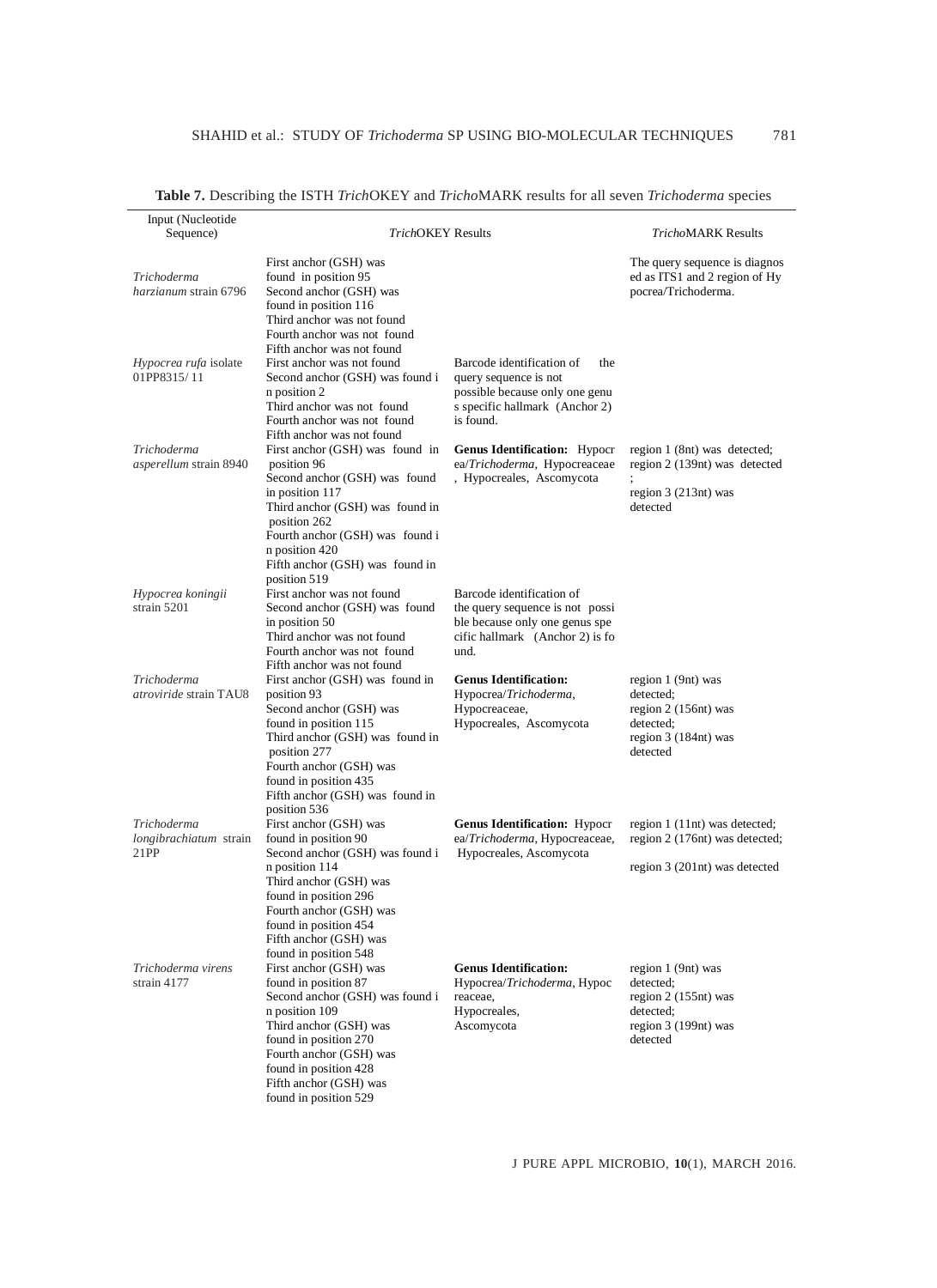| Trichoderma reesei<br>strain Tr(CSAU)                          | First anchor was not found<br>Second anchor (GSH) was<br>found in position 487<br>Third anchor was not found<br>Fourth anchor was not<br>found                                                                                                                                             | Barcode identification of the qu<br>ery sequence is not possible be<br>cause only one genus specific h<br>allmark (Anchor 2) is found. |                                                                                                              |
|----------------------------------------------------------------|--------------------------------------------------------------------------------------------------------------------------------------------------------------------------------------------------------------------------------------------------------------------------------------------|----------------------------------------------------------------------------------------------------------------------------------------|--------------------------------------------------------------------------------------------------------------|
| Trichoderma<br>aggressivum strain<br>T.agg/7277                | Fifth anchor was not found<br>First anchor (GSH) was found in<br>position 60<br>Second anchor (GSH) was<br>found in position 81<br>Third anchor was not found<br>Fourth anchor was not found                                                                                               |                                                                                                                                        | The query sequence is<br>diagnosed as ITS1 and 2 regio<br>n of Hypocrea/<br>Trichoderma                      |
| Trichoderma<br><i>aureoviride</i> strain<br>T.aur/6131         | Fifth anchor was not found<br>First anchor (GSH) was<br>found in position 68<br>Second anchor (GSH) was found i<br>n position 90<br>Third anchor (GSH) was<br>found in position 251<br>Fourth anchor (GSH) was<br>found in position 409<br>Fifth anchor (GSH) was                          | <b>Genus Identification:</b><br>Hypocrea/Trichoderma, Hypoc<br>reaceae.<br>Hypocreales,<br>Ascomycota                                  | region 1 (9nt) was<br>detected:<br>region $2(155nt)$ was<br>detected;<br>region 3 (200nt) was<br>detected    |
| Trichoderma<br>citrinoviride                                   | found in position 511<br>First anchor (GSH) was<br>found in position 54<br>Second anchor (GSH) was found i<br>n position 77<br>Third anchor (GSH) was<br>found in position 257<br>Fourth anchor (GSH) was<br>found in position 415<br>Fifth anchor (GSH) was                               | <b>Genus Identification:</b><br>Hypocrea/Trichoderma, Hypoc<br>reaceae.<br>Hypocreales,<br>Ascomycota                                  | region 1 (10nt) was<br>detected:<br>region $2(174nt)$ was<br>detected;<br>region $3(177nt)$ was<br>detected; |
| Trichoderma<br>erinaceus isolate<br>T.eri/7287                 | found in position 509<br>First anchor (GSH) was<br>found in position 56<br>Second anchor (GSH) was found i<br>n position 77<br>Third anchor (GSH) was<br>found in position 225<br>Fourth anchor (GSH) was<br>found in position 383                                                         | <b>Genus Identification:</b><br>Hypocrea/Trichoderma, Hypoc<br>reaceae,<br>Hypocreales,<br>Ascomycota                                  | region 1 (8nt) was<br>detected:<br>region $2(142nt)$ was<br>detected:<br>region $3(174nt)$ was<br>detected   |
| <b>Trichoderma</b><br><i>koningiopsis</i> strain<br>T.kop/7291 | Fifth anchor (GSH) was<br>found in position 485<br>First anchor (GSH) was<br>found in position 62<br>Second anchor (GSH) was<br>found in position 83<br>Third anchor (GSH) was<br>found in position 227<br>Fourth anchor (GSH) was<br>found in position 385                                | The query sequence<br>belongs to an unidentified<br>species of<br>Hypocrea/Trichoderma                                                 |                                                                                                              |
| Trichoderma<br>tomentosum strain<br>T.tos/7269                 | Fifth anchor was not found<br>First anchor (GSH) was<br>found in position 67<br>Second anchor (GSH) was found i<br>n position 90<br>Third anchor (GSH) was<br>found in position 251<br>Fourth anchor (GSH) was<br>found in position 409<br>Fifth anchor (GSH) was<br>found in position 508 | <b>Genus Identification:</b><br>Hypocrea/Trichoderma, Hypoc<br>reaceae,<br>Hypocreales,<br>Ascomycota                                  | region $1(10nt)$ was<br>detected;<br>region $2(155nt)$ was<br>detected:<br>region 3 (197nt) was<br>detected  |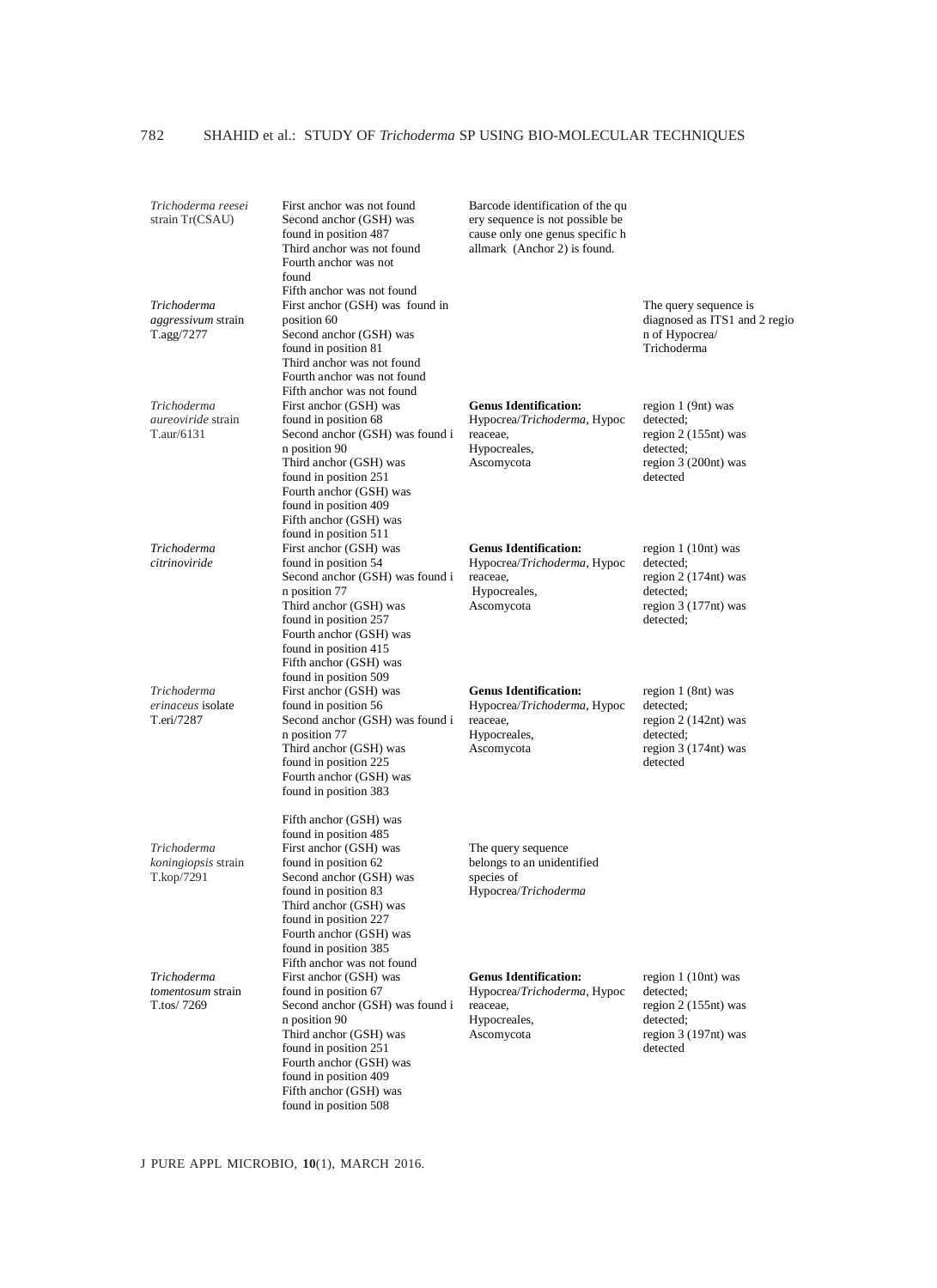| Trichoderma<br>minitisporum<br>strain T.mip/7280      | First anchor was not found<br>Second anchor (GSH) was<br>found in position 66<br>Third anchor was not<br>found<br>Fourth anchor was not<br>found                                                                                                                                                                 | Barcode identification of the qu<br>ery sequence is not possible be<br>cause only one genus specific h<br>allmark<br>(Anchor 2) is found. |                                                                                                             |
|-------------------------------------------------------|------------------------------------------------------------------------------------------------------------------------------------------------------------------------------------------------------------------------------------------------------------------------------------------------------------------|-------------------------------------------------------------------------------------------------------------------------------------------|-------------------------------------------------------------------------------------------------------------|
| Trichoderma<br><i>pubescens</i> isolate<br>T.pub/7268 | Fifth anchor was not found<br>First anchor (GSH) was<br>found in position 93<br>Second anchor (GSH) was found i<br>n position 114<br>Third anchor (GSH) was<br>found in position 260<br>Fourth anchor (GSH) was<br>found in position 418                                                                         | <b>Genus Identification:</b><br>Hypocrea/Trichoderma, Hypoc<br>reaceae,<br>Hypocreales,<br>Ascomycota                                     | region 1 (8nt) was<br>detected;<br>region $2(140nt)$ was<br>detected:<br>region $3(161nt)$ was<br>detected  |
| Trichoderma<br>saturnisporum<br>strain<br>T.ssp/7274  | Fifth anchor (GSH) was<br>found in position 517<br>First anchor (GSH) was<br>found in position 16<br>Second anchor (GSH) was found i<br>n position 38<br>Third anchor (GSH) was<br>found in position 217<br>Fourth anchor (GSH) was<br>found in position 375                                                     | <b>Genus Identification:</b><br>Hypocrea/Trichoderma, Hypoc<br>reaceae.<br>Hypocreales,<br>Ascomycota                                     | region 1 (9nt) was<br>detected;<br>region $2(173nt)$ was<br>detected:<br>region $3(177nt)$ was<br>detected  |
| Trichoderma<br>spirale isolate<br>T.sp/7276           | Fifth anchor (GSH) was<br>found in position 471<br>First anchor (GSH) was<br>found in position 78<br>Second anchor (GSH) was found i<br>n position 100<br>Third anchor (GSH) was<br>found in position 259<br>Fourth anchor (GSH) was<br>found in position 417<br>Fifth anchor (GSH) was<br>found in position 511 | <b>Genus Identification:</b><br>Hypocrea/Trichoderma,<br>Hypocreaceae,<br>Hypocreales,<br>Ascomycota                                      | region 1 (9nt) was<br>detected:<br>region $2(153nt)$ was<br>detected:<br>region $3(118nt)$ was<br>detected: |

Phylogram



**Fig.** ISTH *Trich*OKEY and *Tricho*MARK results for all ten *Trichoderma* species

obtained from NCBI, GenBank is represented in Figure (2). According to the NCBI BLAST search of the sequence of our *Trichoderma species* against the sequences of 31 other *Trichoderma* spp. *Trichoderma* were identified as (*T. aggressivum, T. aureoviride T. citrienoviride, T. erinaceum, T. koningiopsis, T. tomentosum, T. minutisporum, T. pubscenes, T. saturnisporum & T. spirale*) (table 6).

Bioinformatics analyses of the strains of *Trichoderma* species, starting from obtaining the

nucleotide sequences and then performing the complete genomic analysis of the same is carried out.

#### **DISCUSSION**

Morphological characterization is a potential tool for the characterization of *Trichoderma* species *Trichoderma* species (Anees *et al*. 2010). The few morphological characters with limited variation may lead to an overlap and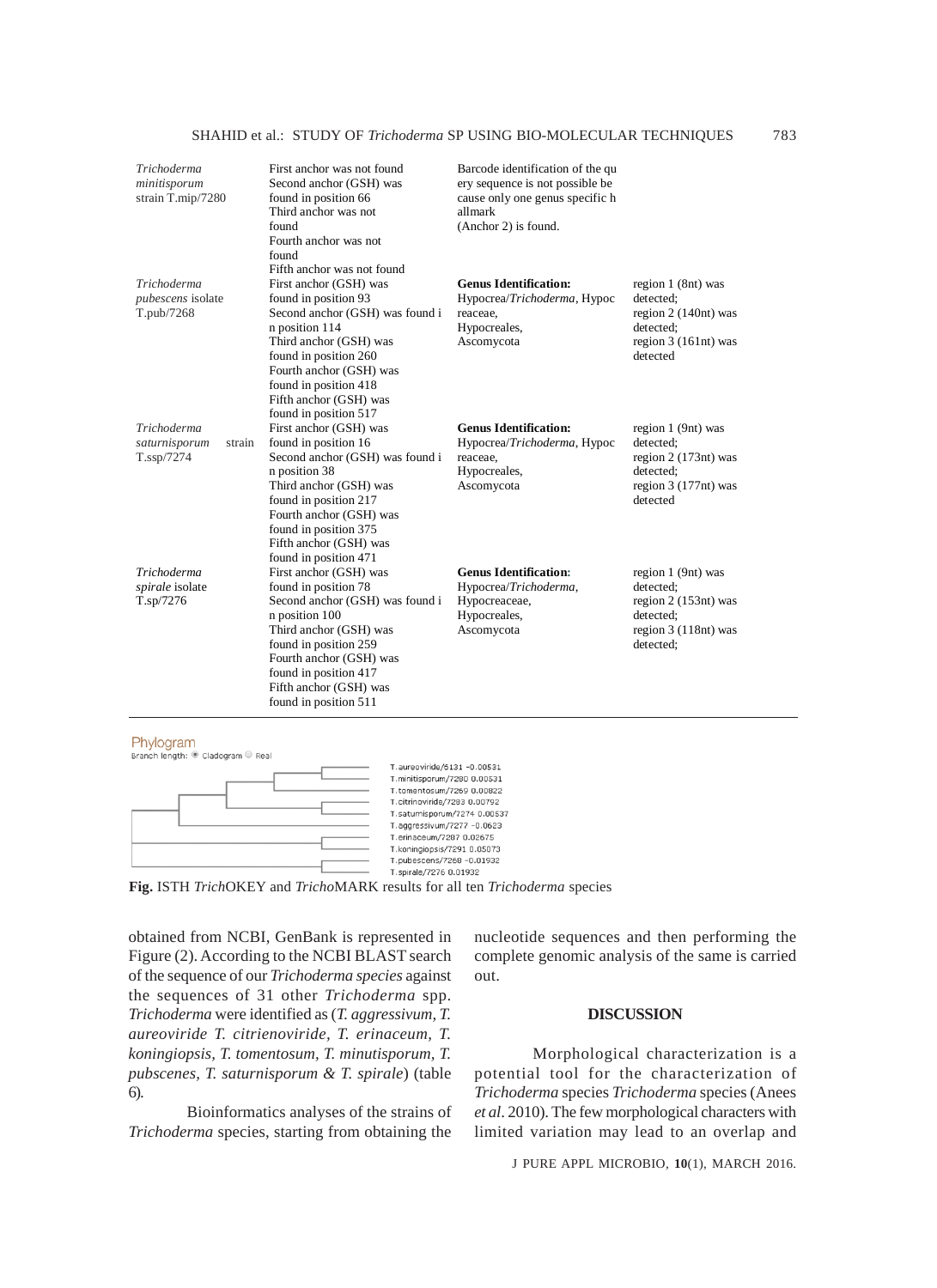misidentification of the strains and showing the necessity of DNA based characters to complete identification evident from the present study. In the present study, the morphological identification of *Trichoderma* isolates isolated from Indian rhizosphere soils was complemented by a molecular identification based on internal transcript spacers (ITS region) of rDNA sequences. Based on the phenotypic characteristics (colony texture, conidia, phialides, chlamydospore and conidiophore) and genotypic characteristics (ITS region of 18s rRNA), were identified as *Trichoderma*. These results indicate that molecular systematic study based on the sequence of ITS region is important for confirmation of phenotypic characterization of *Trichoderma* isolates. The rRNA is essential for the survival of all the cells and the genes encoding rRNA is highly conserved in the fungal. In eukaryotes, the genes encoding ribosomal RNA are organized in arrays which contain repetitive transcriptional units involving 16-18S, 5.8S and 23- 18S rRNA, two transcribed intergenic spacers ITS1 and ITS2. These units are transcribed by RNA polymerase 1 and separated by non transcribed intergenic spacer (IGS). The product of RNA polymerase 1 is processed in the nucleolus, where the ITS 1 and ITS2 are excised and three types of rRNA are produced (Shahid *et al.* 2014). The ITS sequence was chosen for this analysis because it has been shown to be more informative with various sections of the genus *Trichoderma* (Kuhls *et al*. 1997, Ospina-Giraldo *et al*. 1998).

There are many mechanisms which are employed by *Trichoderma* against pathogens. During antibiosis the anatgonistic fungus produce antibiotics, compete for nutrients, while in case of mycoparasitism *Trichoderma* directly attacks the pathogen by secreting CWDEs such as chitinase xylanase, glucanase protease etc. CWDEs play a crucial role in the anatagonistic mechanism as they degrade the cell wall of pathogens. These enzymes lysesed the pathogen cell wall. Present findings showed higher specific activity of enzymeschitinase and â-1, 3 glucanase in *Trichoderma* spp. Activity of these enzymes varied among the *Trichoderma* species. This may be due to the expression of certain gene in *Trichoderma* spp. Marco *et al* showed that Two isolates of *T.harzianum* secretes chitinolytic enzymes and it increased within 72 h.

The potentiality of *Trichoderma* spp. as biocontrol agents of phytopathogenic fungi in several crops is well known especially to *Fusarium* spp. and *Rhizoctonia* spp. (Poddar *et al.* 2004 ; Rojo *et al.* 2007). *Trichoderma* suppressed the growth of *F. semitectum* through the over growth. In second case *Trichoderma* was observed to cluster around *F. semitectum* by the formation of small tufts thus limiting the growth of the pathogen of sheath blight. In both the cases formation of sclerotial bodies of *F. semitectum* was suppressed (Shalini and Kotasthane, 2007). Tondje *et al*. (2007) reported that direct mycoparasitism is considered to be the main mechanism of action for *T.asperellum*. Petrescu *et al.* (2012) reported the curvature of the contact area between the colony of antagonistic fungi and the colony of pathogenic fungi in the same PDA medium depends on the growth rate of the colonies. If one colony has a faster growth rate than the other, a curve in the contact zone will most probably be observed. However, the average inhibition percentage of mycelial growth of pathogenic fungi was frequently used and shown to be a useful way in assessing the antagonistic potential of the antagonistic fungi. Overall the four *T. asperelum* isolated in this study have the ability to inhibition the mycelial growth of *Alternaria alternate* and *Fusarium semitectum*. This result was in agreement with the results found by (Ommati and Zaker 2012), they found that *T.asperellum* had the highest inhibition on the growth of *Fusarium oxysporum*. Segarra *et al*. 2010 reported that *T.asperellum* was used as an efficient biological control agent in controlling *Fusarium* wilt in tomato. Rapid growth of *Trichoderma* is an important advantage in competition with plant pathogenic fungi for space and nutrients (Deacon and Berry 1992).

Scanning electron microscopy analysis of hyphal interaction between *Trichoderma harzianum* and phytopathogens clearly indicates that *Trichoderma* coils around the phytopathogen and parasitized the phytopathogen mycelium. Elad *et al* 1983 observed the hyphal interaction between *Trichoderma* and *Sclerotium rolfsii* through SEM and showed that *Trichoderma* coils around the phytopathogen cells.

In conclusion, our results suggest for the identification of *Trichoderma* species molecular identification is very important and it must be used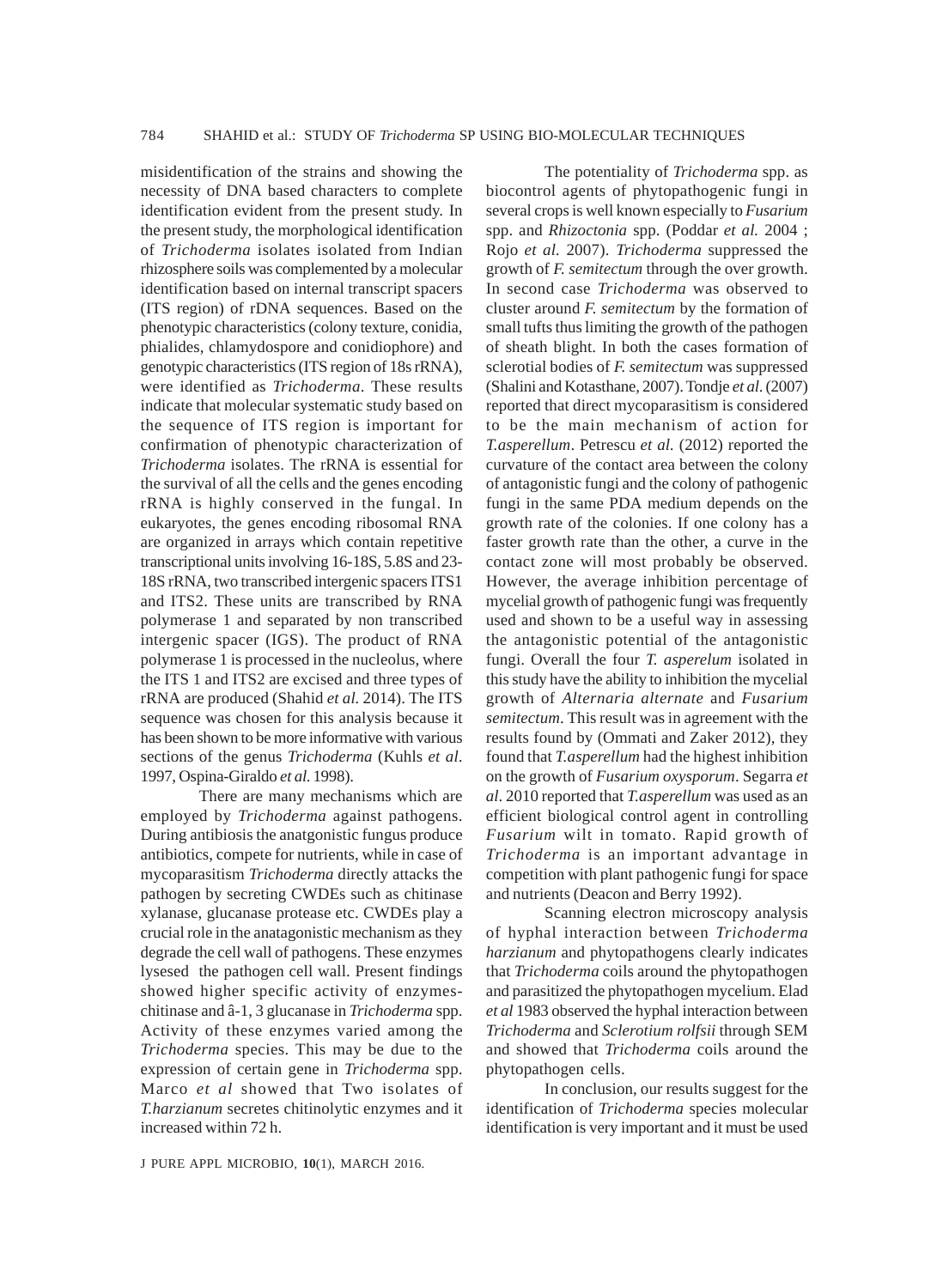to confirm morphological approaches in the identification of *Trichoderma* isolates. Accordingly we must use combing morphological and molecular methods for success identification of *Trichoderma* isolates. Worth mentioning that, the ten species of *Trichoderma* isolates (Tas1, Tas2, Tas3 and Tas4) were highly producer for chitinase and showing high antagonistic activity against tested pathogenic fungi. However, further study must be done for developing these isolate as new bio fungicides at large scales production.

#### **REFERENCES**

- 1. Altschul SF, Madden TL, Schaffer AA, Zhang J, Zhang Z, Miller W, Lipman DJ, Gapped BLAST and PSI-BLAST: a new generation of protein database search programs. *Nucleic Acids Res,* 1997; **25**: 3389-3402.
- 2. Anees M, Tronsmo A, Edel-Hermann V, Hjeljord LG, Héraud C, Steinberg C. Characterization of field isolates of *Trichoderma* antagonistic against *Rhizoctonia solani*. *Fungal Biol,* 2010; **114**: 691-701.
- 3. Anees M, Tronsmo A, Edel-Hermann V, Hjeljord LG, Héraud C, Steinberg C. (2010) Characterization of field isolates of *Trichoderma* antagonistic against *Rhizoctonia solani*. Fungal Biol **114**: 691-701.
- 4. Barcode Marker for Fungi. Proceeding of the national academy of sciences of the United States of America **109**: 6241-6246.
- 5. Benitez T, Rincon MA, Limon MC, Codon CA. Biocontrol mechanisms of *Trichoderma* strains. *Inter microbial,* 2004; **7**: 249-260.
- 6. Chet I, Harman GE & Bake R, Trichod erma hamatum , its hyphal interactions with Rhizoctonia solani and Phytium spp. *Microbial Ecolog,* 1981; **7**(1), 29–38.
- 7. Cole JR, Wang Q, Cardenas E, Fish J, Chai B, Farris RJ, Kulam-Syed--Mohideen AS,
- 8. Consolo VF, Monaco CI, Cordo CA, Salerno GL. Characterization of novel *Trichoderma* spp. isolates as a search for effective biocontrollers of fungal diseases of economically important crops in Argentina. *World J Microbiol Biotechnol,* 2012; **28**: 1389"1398.
- 9. Crowhurst RN, King FY, Hawthorne BT, Sanderson FR, Choi-Pheng Y, RAPD characterization of *Fusarium oxysporum* associated with wilt of angsana (*Pterocarpus indicus*) in Singapore. *Mycol Res,* 1995; **99**: 14- 18.
- 10. Deacon JW, Berry LA. Modes of actions of

mycoparasites in relation to biocontrol of soilborne plant pathogens. In: Tjamos EC, Papavizas GC, Cook RJ. (eds) *Biological control of plant diseases,* Plenum Press, New York, 1992; pp157-167.

- 11. Druzhinina IS, Seidl-Seiboth V, Herrera-Estrella A, Horwitz BA, Kenerley CM, Monte E. *Trichoderma* the genomics of opportunistic success. *Nat Rev Microbiol,* 2011; **9**: 749–59.
- 12. Elad Y, Chet I, Boyle P and Henis Y. Degradation of plant pathogenic fungi by Trichoderma harzianum.*Phytopathol,* 1982; **73**: 85-88.
- 13. Hafez EE, Hashem M, Balbaa MM, El-Saadani MA, Ahmed SA. Induction of New Defensin Genes in Tomato Plants via Pathogens-Biocontrol Agent Interaction. *J of Plant Pathol & Microbiol,* 2013; **4**:167-172.
- 14. Harman GE, Howell CR, Viterbo A, Chet I & Lorito M. *Trichoderma* species opportunistic, avirulent plant symbionts,A reviews. *Nature Reviews Microbiology,* 2004; **2**: 43-56.
- 15. Hiney M, Dawson MT, Heery DM, Smith PR, Gannon F, Powell R, DNA probe for Aeromonas salmonicida. *Appl Environ Microbiol,* 1992; **58**: 1039-1042.
- 16. Jaklitsch WM. European species of Hypocrea Part I. The green spored species. *Stud. Mycol,* 2009; **63**: 1–91.
- 17. Kim KY, Lee GJ, Ha MG, Lee TH, Lee JD., Intrageneric relationships of *Trichoderma* based on internal transcribed spacers and 5.8S rRNA nucleotide sequences. Mycobiol, 2000; **28**: 11- 16.
- 18. Kucuk C, Kivanc M. Isolation of *Trichoderma* spp. and determination of their antifungal, biochemical and physiological features. *Turkish J of Biol,* 2003; **27**: 247-53.
- 19. Kuhls K, Lieckfeldt E, Samuels GJ, Borner T, Meyer W, Kubicek CP., Revision of *Trichoderma* sect. *Longibrachiatum* including related teleomorphs based on analysis of ribosomal DNA internal transcribed spacer sequences. *Mycologia,* 1997; **89**: 442-460.
- 20. Kusaba M, Tsuge T, Phylogeny of Alternaria fungi known to produce host-Specific toxins on the basis of variation in internal transcribed spacers of ribosomal DNA, *Curr Genet,* 1995; **28**: 491-498.
- 21. Lieckfeldt E, Kuhls K, Muthumeenakshi S. Molecular taxonomy of *Trichoderma* and *Gliocladium* and their teleomorphs. In: Kubicek C P, Harman G E. (eds) *Trichoderma* and *Gliocladium*: basic biology, taxonomy and genetics, Taylor & Francis Ltd, 2002; pp 35-53.
- 22. McGarrell DM, Marsh T, Garrity GM, Tiedje JM, The Ribosomal Database Project: improved